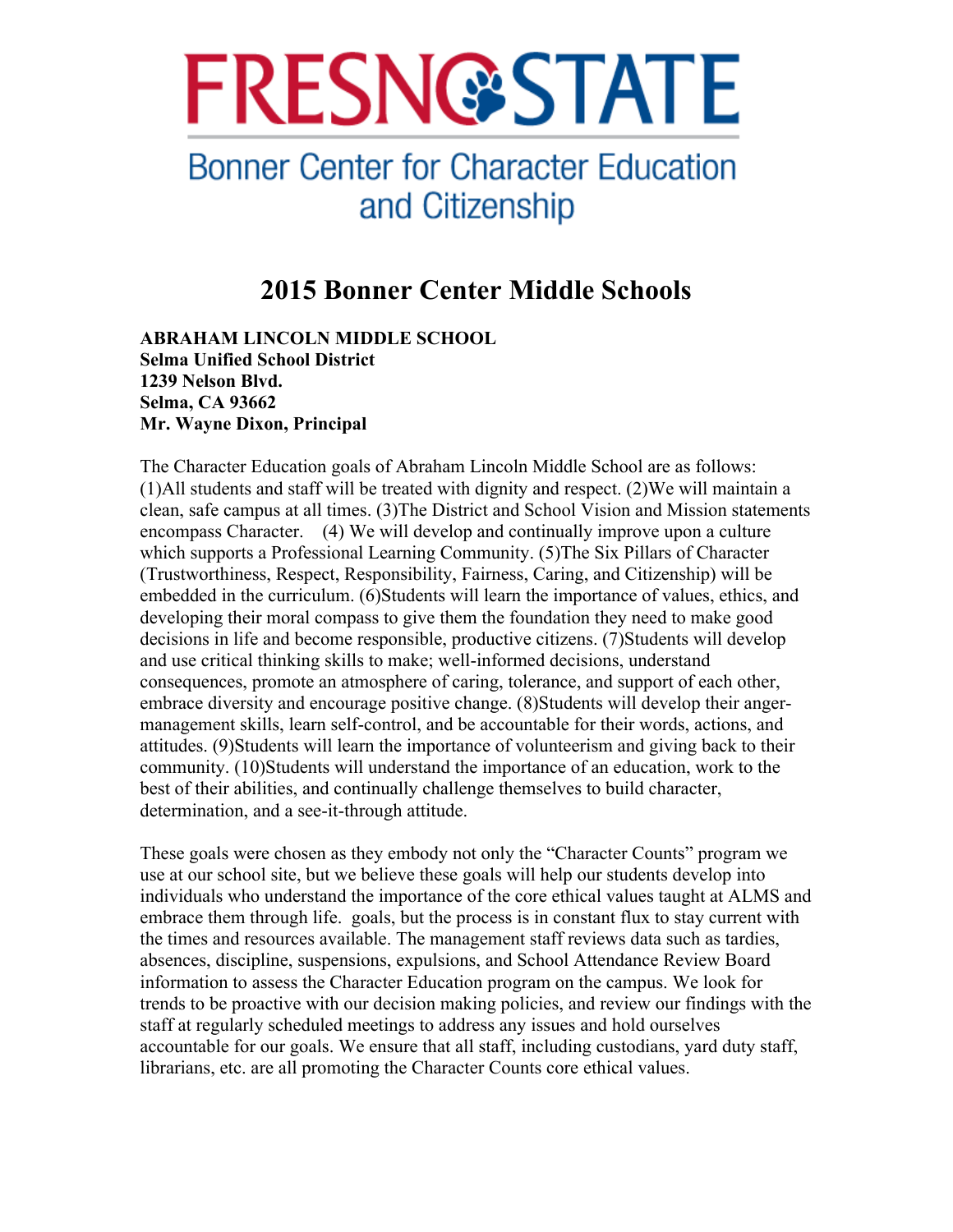The administration and staff at Abraham Lincoln Middle School understands the importance of Character Education being embedded in the daily life of our students. Every class has the rules and behavior expectations posted. Classrooms have posters and quotes of the Character Education pillars, the importance of honesty, being ethical, trustworthy. We have an honesty policy about homework and plagiarism. Teachers take the time to work with students who act out or have behavior issues to

Positive Behavioral Intervention Supports was implemented last year and ALMS received the Bronze Award for implementing the program with fidelity. PBIS meshes with Character Education in which it stresses core values. ALMS adopted the acronym SOAR as our mascot is the ALMS Eagle and it stands for Self-Control, Optimistic, Ambitious, and Responsible. Posters are installed in all classrooms with the SOAR traits and departments customized their posters to meet the expectations of their classrooms.

Abraham Lincoln Middle School takes great pride in our clean, safe campus. All staff reports any issues or concerns immediately so they can be addressed. Two full time and four part-time janitors work from 6:00 AM until 10:00 PM maintaining the campus. A grounds crew and maintenance crew are also on a rotation schedule to maintain the campus in working order

A discipline policy is in place and enforced. All staff have class rules posted, students receive a planner for their binders with the school rules, policies, and procedures on it for their daily viewing, assemblies are held twice a year to review the school policies, procedures, and expectations, and all staff are equipped with the proper documentation when discipline is necessary. The cafeteria staff provides healthy, nutritious meals to over 1000 students daily giving them many choices through offering meals in the main cafeteria, several food kiosks, and a snack bar.

Teachers work with students within the classroom to promote positive behavior, and modeling the behavior which is expected from their students. Having regular reflection time at staff meetings helps staff work together to brainstorm strategies, support one another, and continue to improve on the school's Character Education goals and celebrate our successes. Abraham Lincoln Middle School has a commitment to Character Education and reinforces our goals daily. Students participate in: Student of the Month Award recognition. This includes a luncheon to recognize the honored students. Student of Character of the year- 1 boy and 1 girl are chosen from the 8th grade class who exhibits the Character Counts characteristics.

Staff has attended professional development training for the Character Counts Program, the Positive Action program, and most recently the PBIS Program which involves all staff and also a PBIS Team who attend PBIS meetings through Fresno County Office of Education throughout the school year.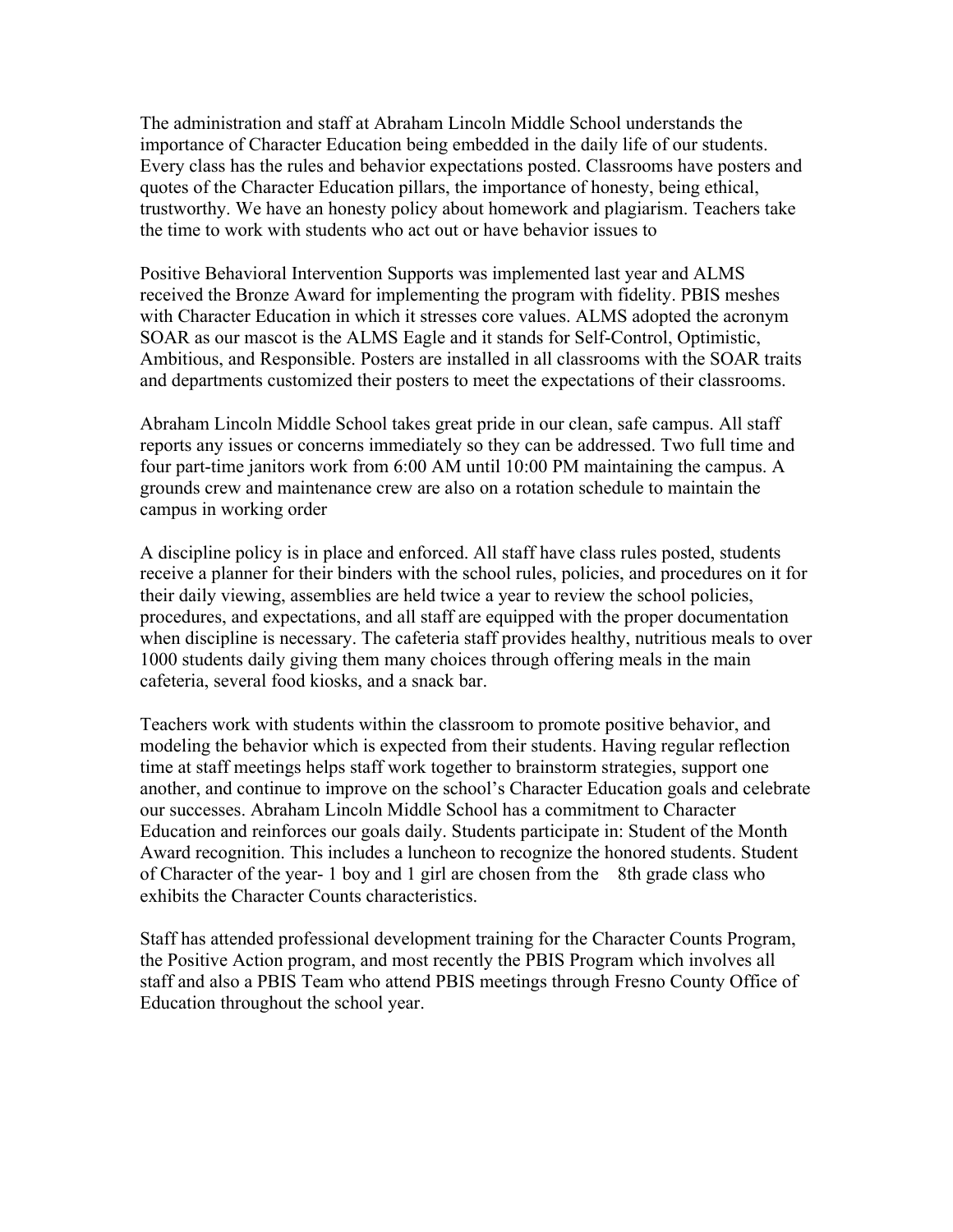## **EL CAPITAN MIDDLE SCHOOL Central Unified School District 4443 W. Weldon Fresno, CA 93722 Mr. Jeff Wimp, Principal**

The mission of El Capitan Middle School is to prepare all students to contribute meaningfully in college, career, and community. WE are committed to the Central Unified School District Guiding Principles: Every student can learn; Every student is prepared for success in college, career and community; Every student will engage in rigorous, relevant, standards-based instruction in every classroom every day to ensure student learning; and Character.

We utilize our campus wide expectation to SOAR to teach students hoe to act in a Safe manner, meet their Obligations to their community, set high marks for Achievement, and demonstrate a high level of Respect for others. We believe these values must be taught, modeled, and practiced in our work with students to provide experiences that promote positive growth and character development. In 2013 EL Capitan Middle School began the process of implementing our Positive Behavior Intervention System with the SOAR expectations.

Every student has an advisory classroom at the end of first period. Advisory teachers are responsible for meeting with each student one to two times per month. During these meetings, students are interviewed by their advisory using an academic advisory form. Advisors ask students about their academic, behavioral and emotional conditions. Students set goals for improvement and are rewarded when they reach them through SOAR Bucks and the point earning system. We believe that every child deserves a safe environment to learn. WE are committed to give every child the ability to alert us to any situation that may jeopardize that environment. Bully reports are available to students through their Advisory/Homeroom teacher as well as in the office.

At El Capitan, bullying is never tolerated. On a repeated basis students are made aware of our reporting process through morning announcements and teacher demonstrations during Advisory/Homeroom.

The SOAR Bucks program started this year to provide incentives for students to make correct and conscience choices in life. The students are rewarded with "SOAR Bucks" for providing a good deed on campus. EL Capitan Staff members nominate weekly Eagles of the Week and thank the student for making good choices. The student redeems the "SOAR Bucks" at the snack bar in the place of monetary amounts.

Students participate every November and December in Holiday Joy. Holiday Joy gives students the opportunity to help others by donating canned foods for families who are less fortunate. The El Capitan Middle School sports program follows the concept of TEAM (Together Everyone Achieves More). The coaches are dedicated to facilitating the development of mind, body and spirit for all student athletes who pass through the Eagle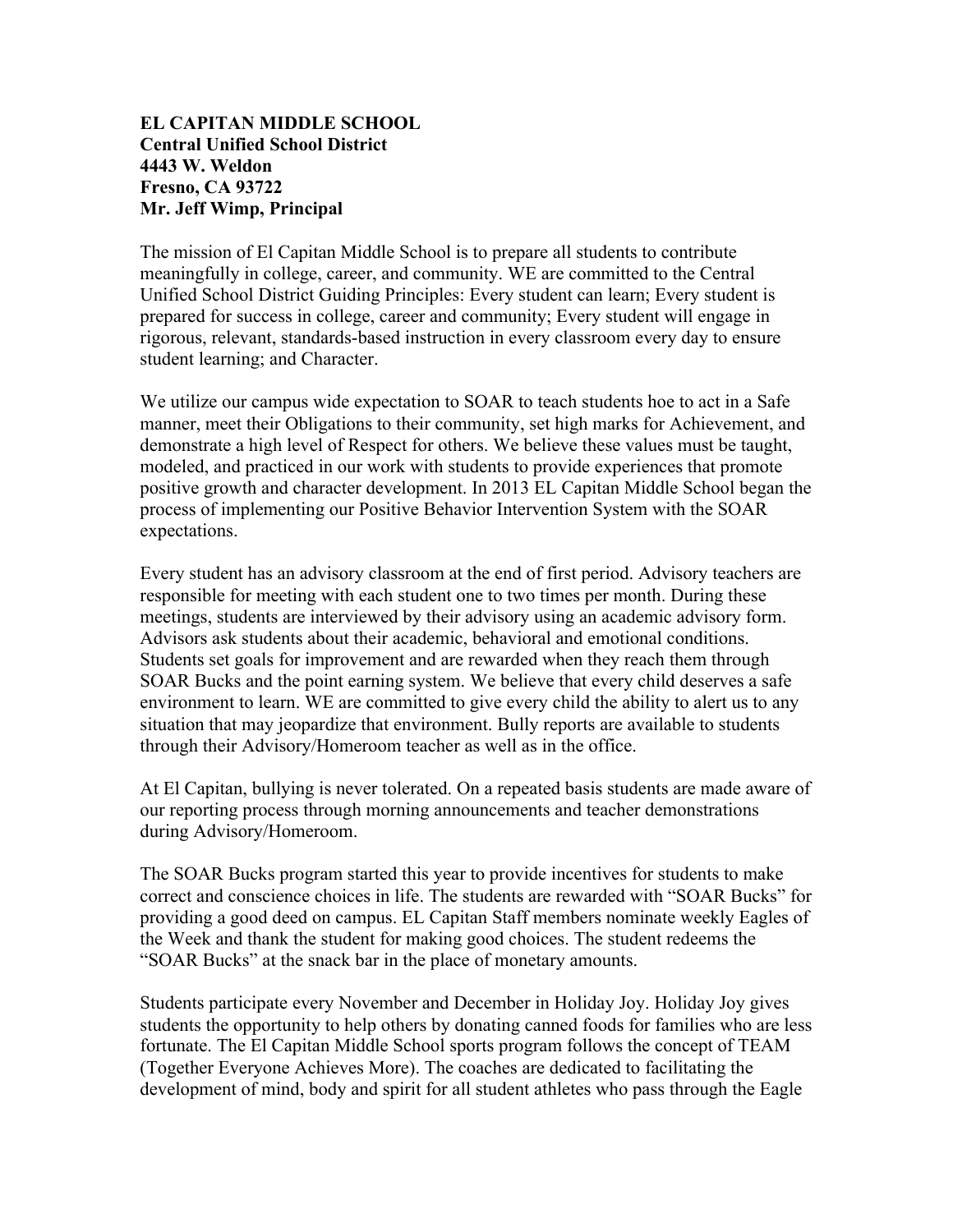Sports Program. An athletic PE class is also offered to students who have demonstrated either a desire to be leaders or a need to develop leadership skills. The class teaches advanced athletic training, nutritional cooking classes, and gives students the opportunity work as peer tutors in PE classes at one of our feeder elementary schools. The Lego Robotics is an event where students make a robot and program it with a computer. Advancement Via Independent Determination (AVID) was designed for implementation at the middle school level to support students who have the potentials to attend college. AVID targets the population of students who being at average performance and lack support systems and mentors to advance academically and socially.

Our Fellowship of Christian Athletes Club and El Capitan have partnered with Live Again Fresno to serve our community. El Capitan's leadership class is made up of a combination of elected, appointed, and selected students. It is taught by our activities director and is responsible of developing our school culture and fostering school spirit. El Capitan offers multiple opportunities for students to broaden their social, emotional, and experiential knowledge through clubs on campus. Offerings include: Fellowship of Christian Athletes, Asian Club, College Club, Science Girls, Choir Club, and Band Club.

El Capitan Middle School is a work in progress. It is not perfect and it is not complete, but we live each day with an aspiration of continual improvement and a goal of students who leave well than they arrived. With that in mind we remember that every moment is an opportunity to change a life. Every moment is a teaching moment.

Our campus staff works tirelessly to make sure students have an inviting place to learn, but also have examples of their responsibility to keep that place inviting. Our support staff provides the one-on-one learning opportunities that so many students need and crave. Our administration labors to find new ways to reach students who are struggling with society's expectations. And, our amazing teachers differentiate their instruction, shifting to meet the needs of a varying population. It isn't a perfect machine working in tandem yet, but it's a beautiful thing to watch.

The most impressive thing about El Capitan is the people who fill it every day. WE come to school each day seeking an opportunity to make that day better than the one before. Our students come looking for a place to feel that they belong. In the end, its our job to make sure that all of them learn to SOAR.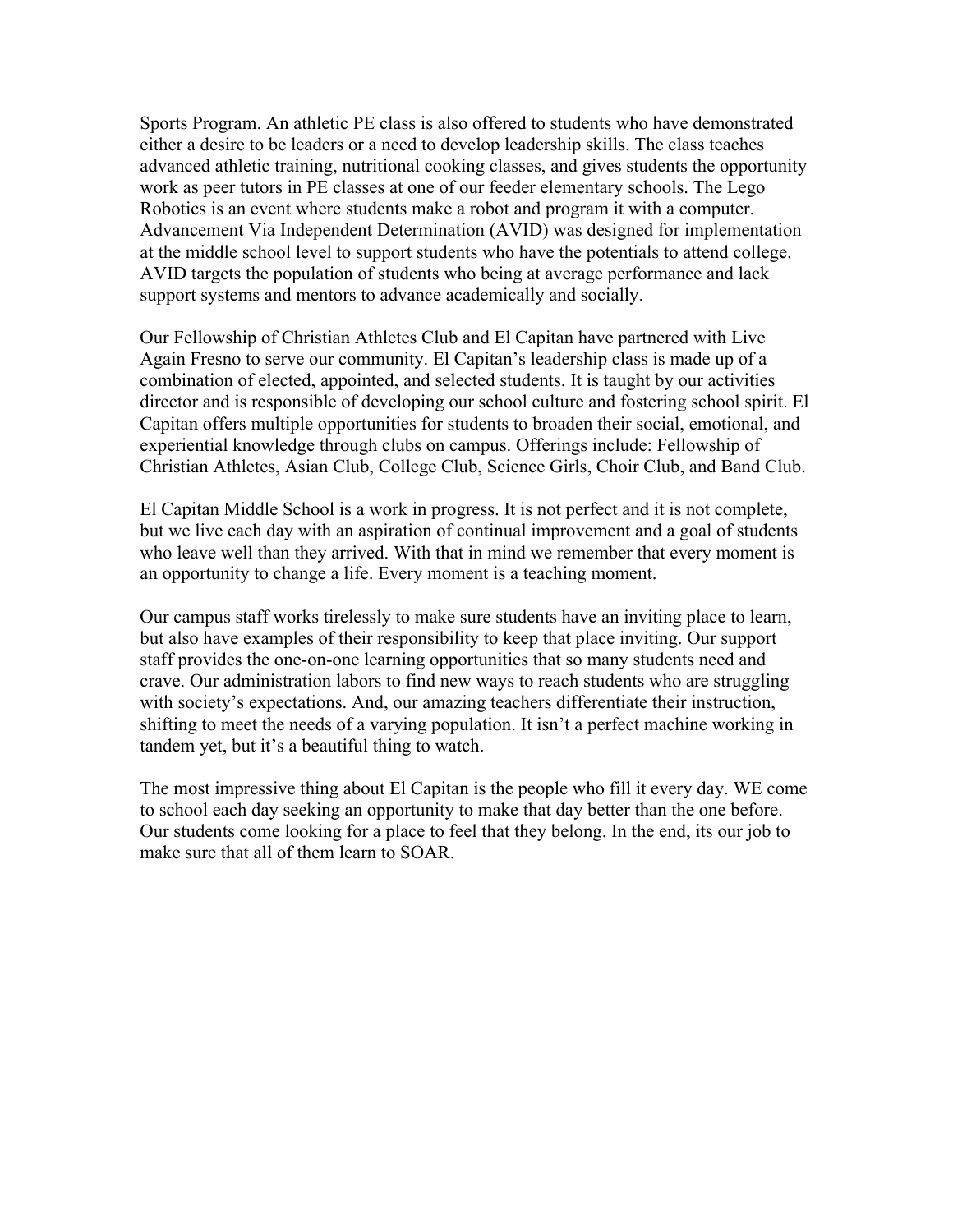#### **GLACIER POINT MIDDLE SCHOOL Central Unified School District 4055 N. Bryan Fresno, CA 93723 Eliseo Cuellar, Principal**

Since Glacier Point was first founded in 2011, we have established a pro-active approach to teaching behavior on campus. We began implementing Positive Behavior Intervention and Support (PBIS). Through PBIS the Glacier Point staff completed a matrix to identify the at-risk behaviors on campus as well as the desired behaviors in the various locations around campus. After reviewing the staffs' input, our PBIS Team came up with our behavioral expectations that we embedded into our school's motto of PAWS. Students and staff at Glacier Point will demonstrate their Personal Best (P), Act Responsibly (A), make Wise Choices (W), and Show Respect (S).

Through PAWS our staff is able to define what good character looks like. For example, "Personal best" means being engaged in the classroom and modeling positive behaviors; "Acting responsible" means coming to school on time, prepared, and ready to learn; making "Wise choices" means following directions and thinking first before we respond; and "Showing respect" means using kind and positive words.

The campus at Glacier Point has become more of a positive one since we first opened three years ago. Our staff has increased their usage of positive reinforcement in and out of the classroom. This shift has helped us to decrease our total suspensions from last year. At Glacier Point, we review our referrals monthly through the SWIS data management system. SWIS is the School-Wide Information System that we use to input and track behaviors. By utilizing this system we can pin point what misbehaviors are occurring, when they occur, as well as the specific locations. This allows us to make appropriate individualized student centered decisions within a timely manner.

At Glacier Point, we also believe in preparing students for the future. Students participate in a Career Cruising survey to find out more about occupations and professions that interest them. Then our 8th graders create professional portfolios, write cover letters, create resumes, collect their best work, etc and present them to professional community members in an interview type setting.

The PAWS expectations were taught in a series of direct instruction lessons during our Connect for Success period. The lessons were broken down based on the location. Therefore we had a lesson for the expectations in classroom, hallways, cafeteria, quad, bathroom/locker-room, library/computer lab, office, bus, and internet.

A few years ago we created a BAIT Team (Behavior Academic Intervention Team). This team meets weekly to review office discipline referrals and academic concerns so that we can provide the proper interventions to students in need. Another intervention we have on campus are academic mentors through Fresno States' Teaching Fellows Program. These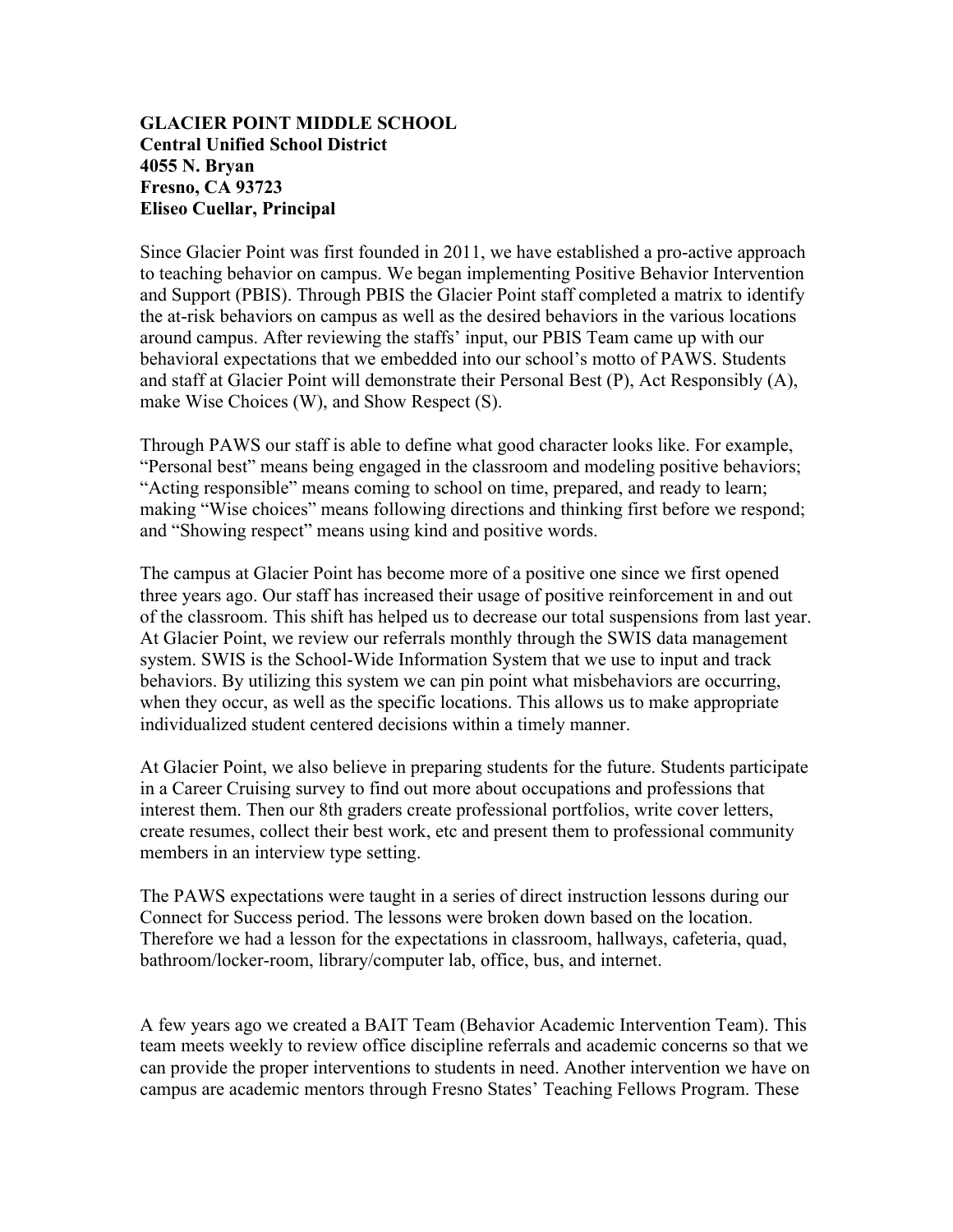mentors meet with students weekly to review grades, missing assignments, etc. This program allows students to receive one-on-one guidance academically, behaviorally, and socially. Through our mentoring programs, we have been able to reduce suspensions and decrease the number of students with a 2.0 or below G.P.A.

Glacier Point is still a fairly new campus but the students and staff help to ensure that the campus stays looking that way. The school created a Safety Committee where the staff provides feedback in regards to how we can keep and maintain the safety of students and staff on campus. The school has also established:

- Positive classroom management
- Visitors/Parents must sign in and receive a badge prior to entering campus
- Secure & locked campus
- Visual cameras around campus
- Guidance & Instructional Counseling
- Counseling (anger management, peer relationships, grief, loss, etc)

Majority of the staff members at Glacier Point go above and beyond to instill good character in the students and within the school community. Many staff members have volunteered to advise clubs on campus either during lunch or after-school. We have an Anime Club, Book Club, Robotics Club, Fellowship of Christian Athletes Club, Campus Life Club, and History Club. The teachers and staff freely give up their time to help students to get involved and take pride not only in their school, but in themselves.

The staff at Glacier Point help to promote a positive culture by greeting students at the door and by implementing positive reinforcement. The staff members are pro-active and catch students being good. Staff members reward students with PAWS Bucks for exhibiting the PAWS expectations. Students can take their PAWS Bucks to our Husky Hut where they can redeem their bucks for spirit items and school supplies.

The Glacier Point staff believes that we as educators can make a difference. We emphasize character development in order to help prepare students for college, career, and community. Through the Jr. Rotary Service Award we are promoting service to our community. Through Positive Behavior Intervention and Supports (PBIS), we established a behavioral matrix based on the needs of our students. We teach students to self-regulate their behavior by teaching them what the expectations are in different settings. We have become a pro-active community, rather than a reactive one. we believe that our students are the future leaders; therefore it is imperative that we continue to instill positive ethics and morals to help them become good citizens. We are proud of how far our school has come in four years and we look forward to continued success in the future.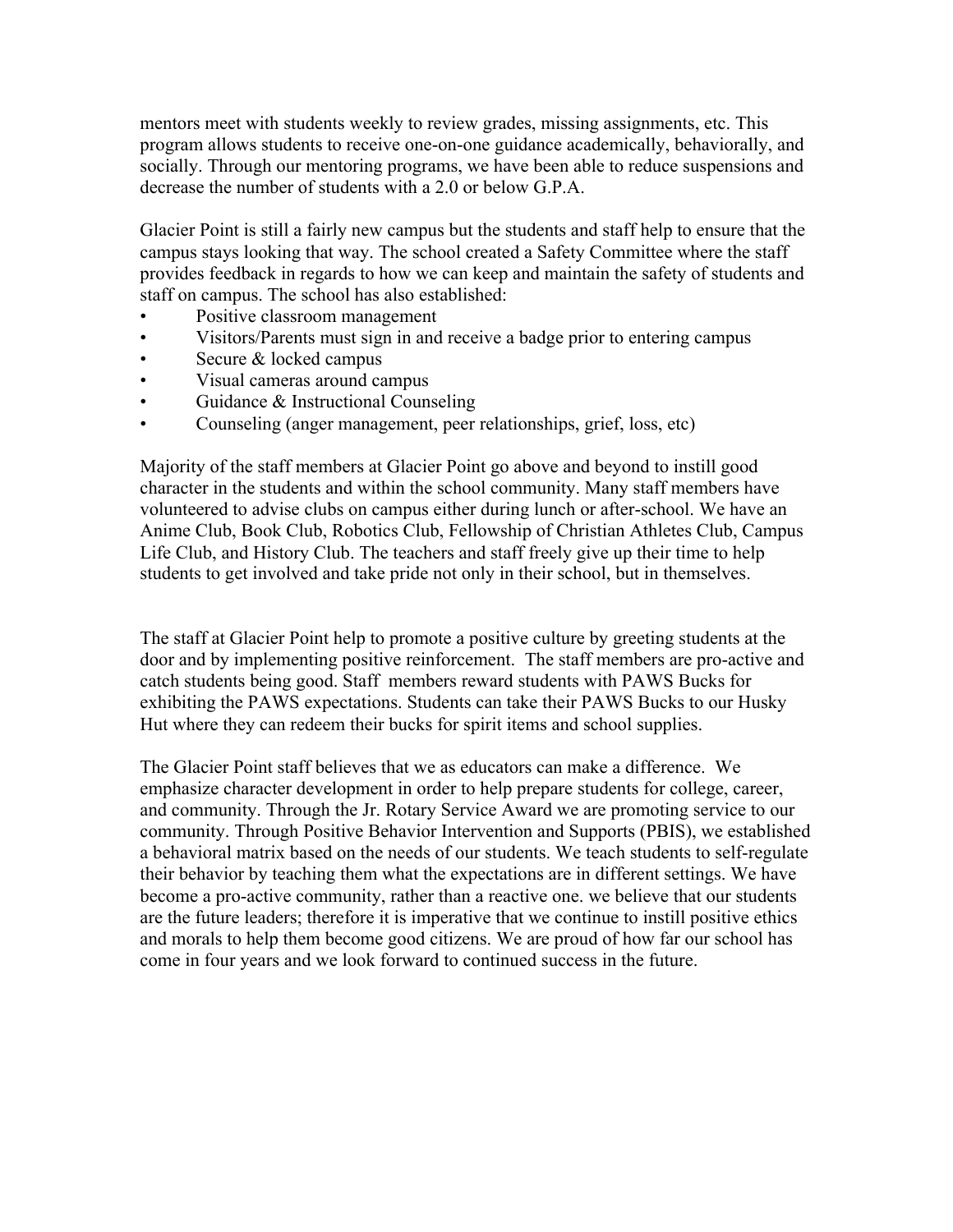# **JOHN F. KENNEDY JUIOR HIGH SCHOOL Hanford Elementary School District 1000 E. Florinda Hanford, CA 93230 Mr. Jason Strickland**

John F. Kennedy Junior High School understands the importance of character education and its impact on young people for our future. Our staff comes to work every day knowing that today may be the day that their connection to a student may lead to something extraordinary. The entire school team know and understand that character education is not just something that's taught. Character education must be practiced, it must be visible, it must be felt, and it must be real. Over the years, the staff at John F. Kennedy has refined their practice and teaching of character education. From teaching trustworthiness, respect, responsibility, fairness, caring and citizenship, the staff and students strive to be visible models of what character education should look like. Over the course of the past 9 years, there has been a noticeable change in the culture and climate of the school; a shift in the focus of discipline to reinforcement, overall improvement in attendance and a significant decrease in classroom and campus disruptions.

We feel that teaching our students the importance of having good moral character is something that will last a lifetime. We recognize that adolescent students are so impressionable and we seek to use that desire to understand the world around them to teach good values and moral character.

The staff at John F. Kennedy wanted to create a culture and climate that students and parents would be proud of. The 6 pillars of Character as outlines by the Josephson's Institute is the basis for the character education teaching/learning at JFK. Although each is imperative to the next, we focus on respect, responsibility, and kindness. In these three areas we stress to students in a variety of ways. Our goals were:

- To develop a Humanitarian Club to teach community responsibility.
- To develop an Anti-Bullying Club.
- To develop a behavior modification class to help teach students self-discipline and responsibility to ones self.

These goals were determined based on our needs, desires, and resources. We backwards mapped what we wanted to provide, based on the resources we had available and the adults willing to take an active role. With high energy staff members, the goal of developing the above clubs/classes, came to fruition.

Character education and teaching is the basis of our daily work with students. We address weekly character education through the National Character Education Program called Character Counts!TM by having weekly quotes of the week for staff to emphasize with their students to promote good character. We also have monthly pillars of character that we emphasize throughout the week and provide incentives for students to use these pillars in a positive way that will gain them recognition and emphasize the importance of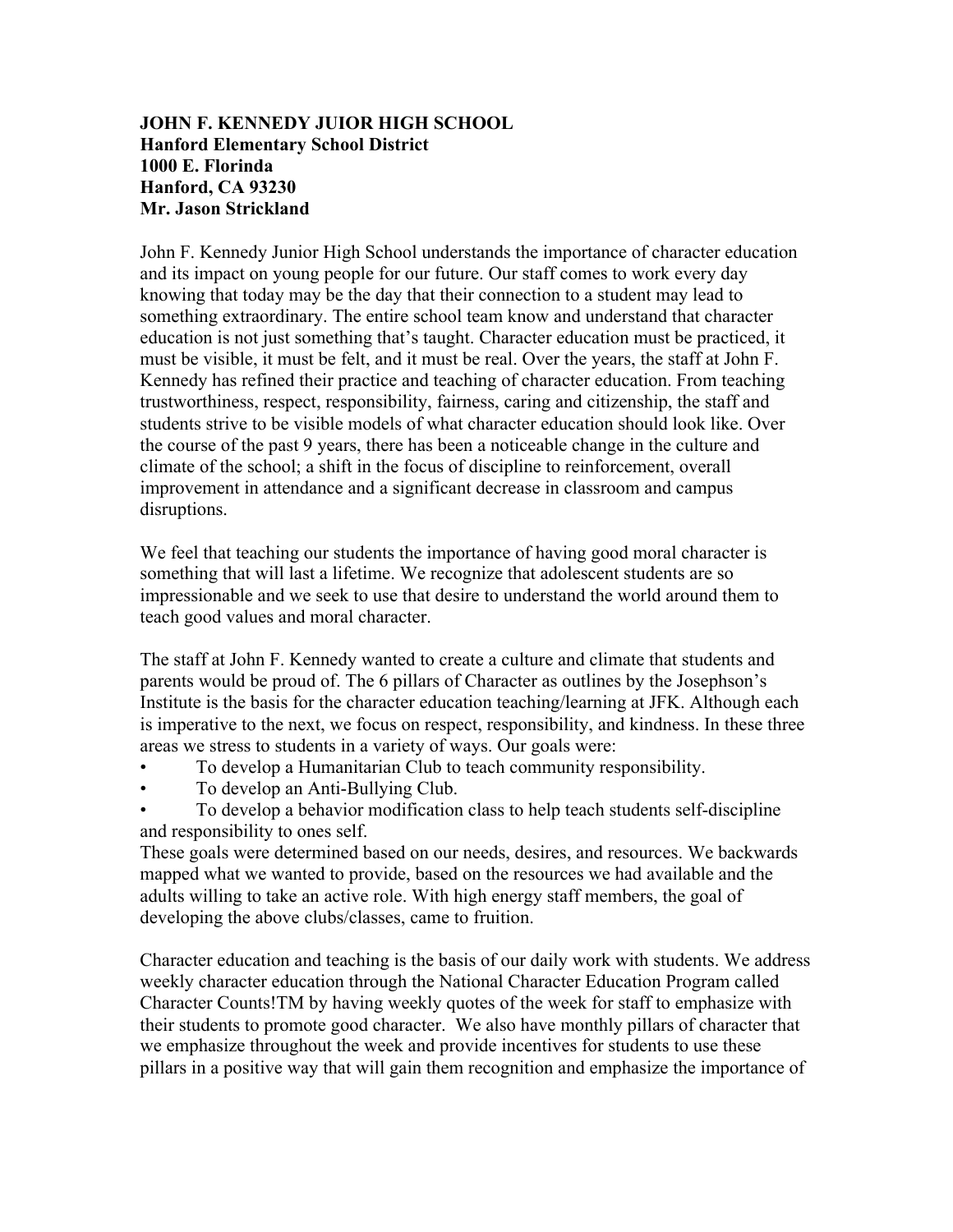the six pillars of character (trustworthiness, respect, responsibility, citizenship, fairness, caring).

At JFK we stress community. Students are given a sense of "this school is their school". We attempt to instill pride in our students by stressing the importance of cleaning up after themselves and keeping our campus looking clean and impressive year around. Students are given opportunities to earn incentives for maintaining a clean campus, but our overarching goal is to have students build intrinsic motivation to keep their campus clean because it is a reflection of them and their community.

As mentioned throughout, our students at John F. Kennedy Junior High School contribute to our school and our community in a variety of creative ways. We feel this is our responsibility. We have to teach more than curriculum. This work is important to the future of these students and the future, in general. Our students learn the value of helping others through volunteer work, presentations at surrounding elementary schools, presentations to peers at this school, being accountable to one another within the club/class, and witnessing the positive impact they have on our campus.

As a junior high school, we feel strongly that the lessons in virtue and character that we teach our students and that our staff model each day is a necessary part of public school curriculum. Our focus is to teach the entire child, and with that comes the need to teach each child to have a moral compass and to acknowledge their responsibilities to themselves, to others and to the community as a whole. We are proud of the work that we do and our staff and students are committed to upholding good character.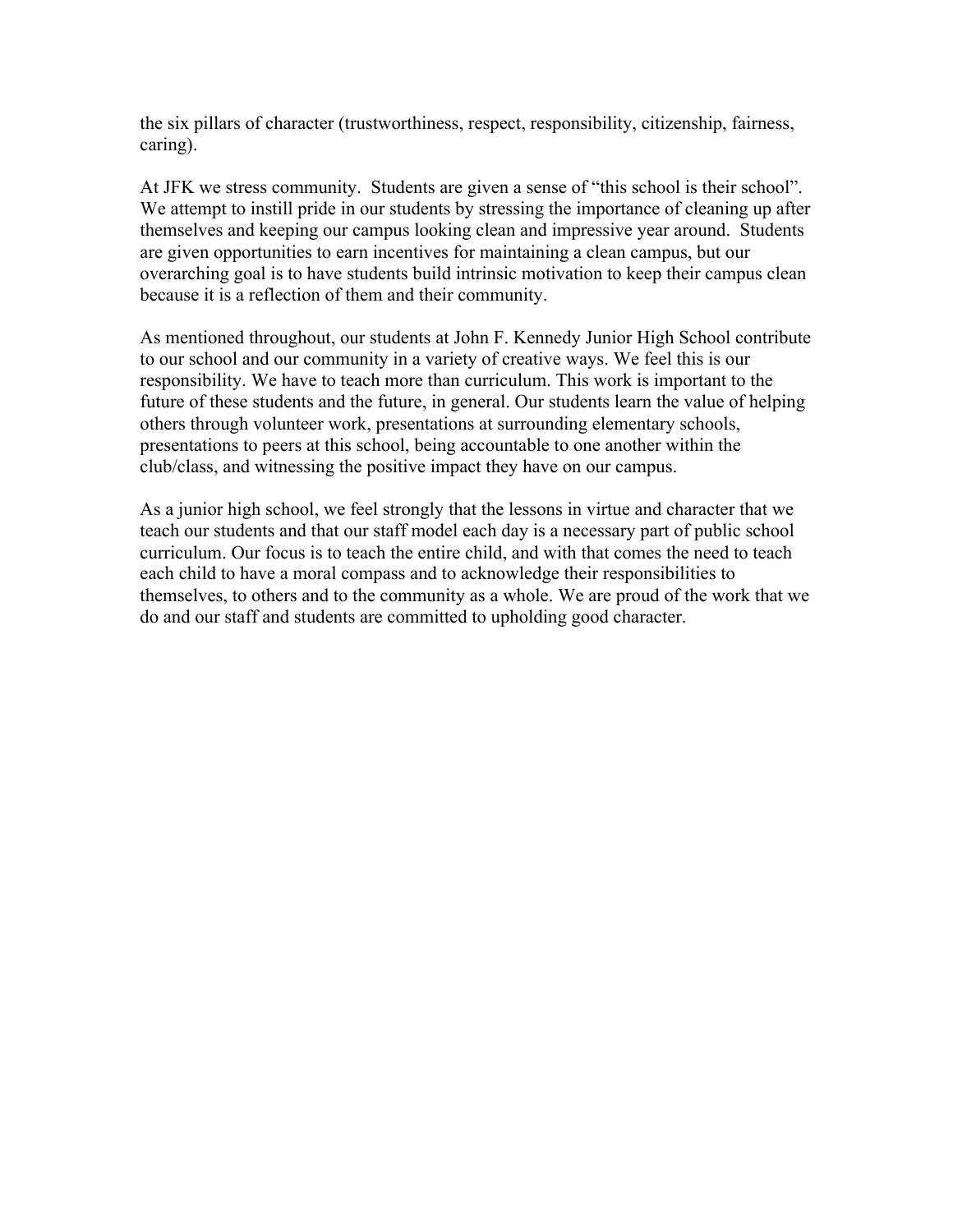## **KINGS CANYON MIDDLE SCHOOL Fresno Unified School District 5117 E. Tulare Ave Fresno, CA 93727 Edith Navarro, Principal**

The character education goals for Kings Canyon were developed by the entire Kings Canyon /staff under the guidance of our Safe & Civil School Team and School Site Council back in 2004. These groups include certificated and classified staff, parent, students and administrators. Our guidelines for success are called E5 and are referenced every morning during announcements and are posted for student review in every classroom. This code offers students fives simple personal standards: When you are in public, act in a polite manner, Always obey and respect your teachers and other adults, Take care of your school. Don't be a bully and don't tolerate bullying by others, If you know something bad is going on, tell an adult.

Character education is addressed throughout curriculum and grade levels giving all students equal access to learning the shared core values of our school. Each week students and staff engage in advisory lessons that are centered on topics such as antibullying, building positive relationships, and supporting students becoming selfadvocates by creating personal goals related to grades, attendance and behavior.

As selected intervals during the year, all Kings Canyon teachers teach E5 lessons in their classrooms. The original lessons provided by the Safe & Civil Team have been updated and taught regularly for the past eight years to address basic student needs such as personal courtesy, honestly, bullying prevention and care for the school environment.

The importance of a safe living environment is actively promoted. Through the E5 code students are encouraged to "take care of the school". Members of the student leadership class regularly decorate the school with encouraging posters; glass display cases have been added to the central hallway to highlight student work and achievements; and each teacher has a personal display case which I also used to foster character advancements.

Every student at Kings Canyon wears a lanyard with an ID card and adheres to the Fresno Unified dress code to support career and college ready skills. The lanyard policy also keeps students safe as they are quickly identified as middle school students.

Kings Canyon staff provides all students with opportunities to develop citizenship skills, using the community as a classroom by engaging the community in providing resources and support. The many clubs on campus have become service orientated such as the agricultural club which has done all the landscaping throughout the campus. Students have participated, in charity efforts including Pennies for Patients (cancer fundraising), supporting Valley Children's hospital, a jog-a-thon to raise money for the March of Dimes and last month a canned food drive for needy families.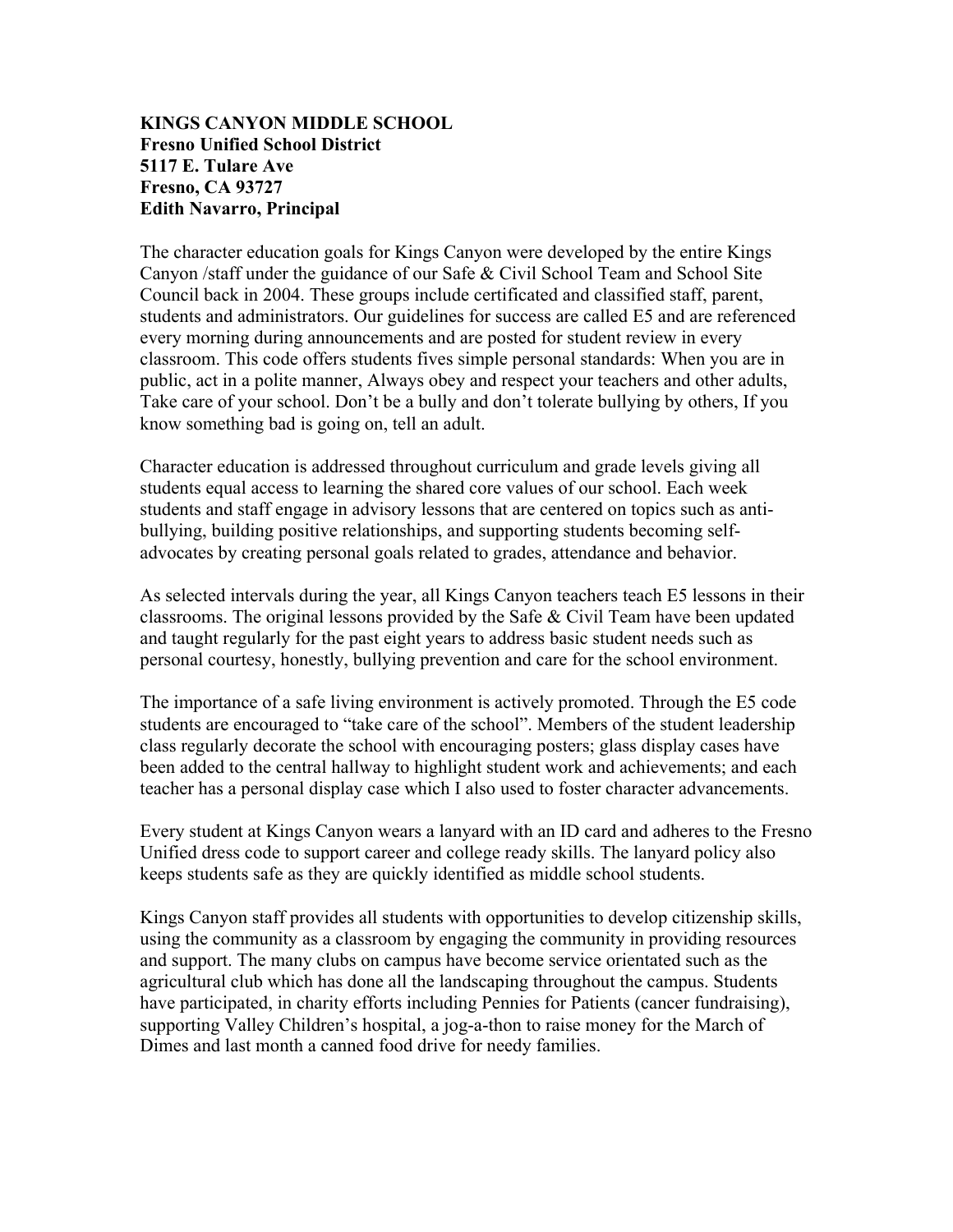Our focus is to provide a multicultural lens or viewpoint in all teaching methods, materials, and curriculum to offer a diverse view of the world we live in order to create in our students a service minded awareness of hoe to give back to their communities. This commitment is evident in clubs and classes such as our Folklorico Dance, Ameri-Asian Club, Wyldlike, Girls Who Code, Men's & Women's Alliance, Native Language Speakers Spanish, and Spanish classes for A-G credit.

Our site is committed to meet the academic, social, and emotional needs of all our students. Respect and tolerance is the norm at Kings Canyon. Students are respected for their uniqueness human and their individual gifts they bring to our classrooms everyday.

Kings Canyon is proud of our family and community reach out program. The use of School-Messenger, Edutext, and ATLAS provide our families 24-hour online access to student grades. Parents play an active role on our campus. Parents play an active role on our campus. Parents are involved in ELAC, School Site Committee, PTA, Parents' Coffee Hour, health fairs, computer technology training, Digital Citizenship, and GED classes offered on site by our teachers.

At Kings Canyon Middle School the staff takes great pride in having a positive campus culture that embodies the core values of Character Education. In exit surveys conducted with campus visitors, substitute teachers, district representatives, parents and community members it is regularly reported that students at Kings Canyon are respectful, caring, polite, and responsible. The positive culture on campus is a direct result of the time and energy invested by all staff members to develop meaningful relationships with students.

Kings Canyon Middle School is also proud of all the efforts of its staff to create opportunities for students to be engaged in co-curricular activities. WE are also proud of all the different ways we recognize students for their successes. Currently we have monthly awards given by teachers to students for exhibiting outstanding character. Our suspension rate is one of the lowest of all the middle schools in Fresno Unified. Staff actively looks at referrals and suspensions rates to ensure there are no areas of inequity in our restorative justice model to promote positive school behavior.

The development of character has become both a site and district focus. The accountability system for all schools in Fresno Unified changed with the CORE wavier given by the federal government to nine districts in California. Kings Canyon was selected as a high performing school and has since then partnered up with a low preforming school in Oakland, California to mentor their teacher staff. This cross district collaboration led by kings Canyon will have a viable impact on our state and in the future our country. Student of character become citizens of character and our core belief is that citizens of character then create a stronger American system.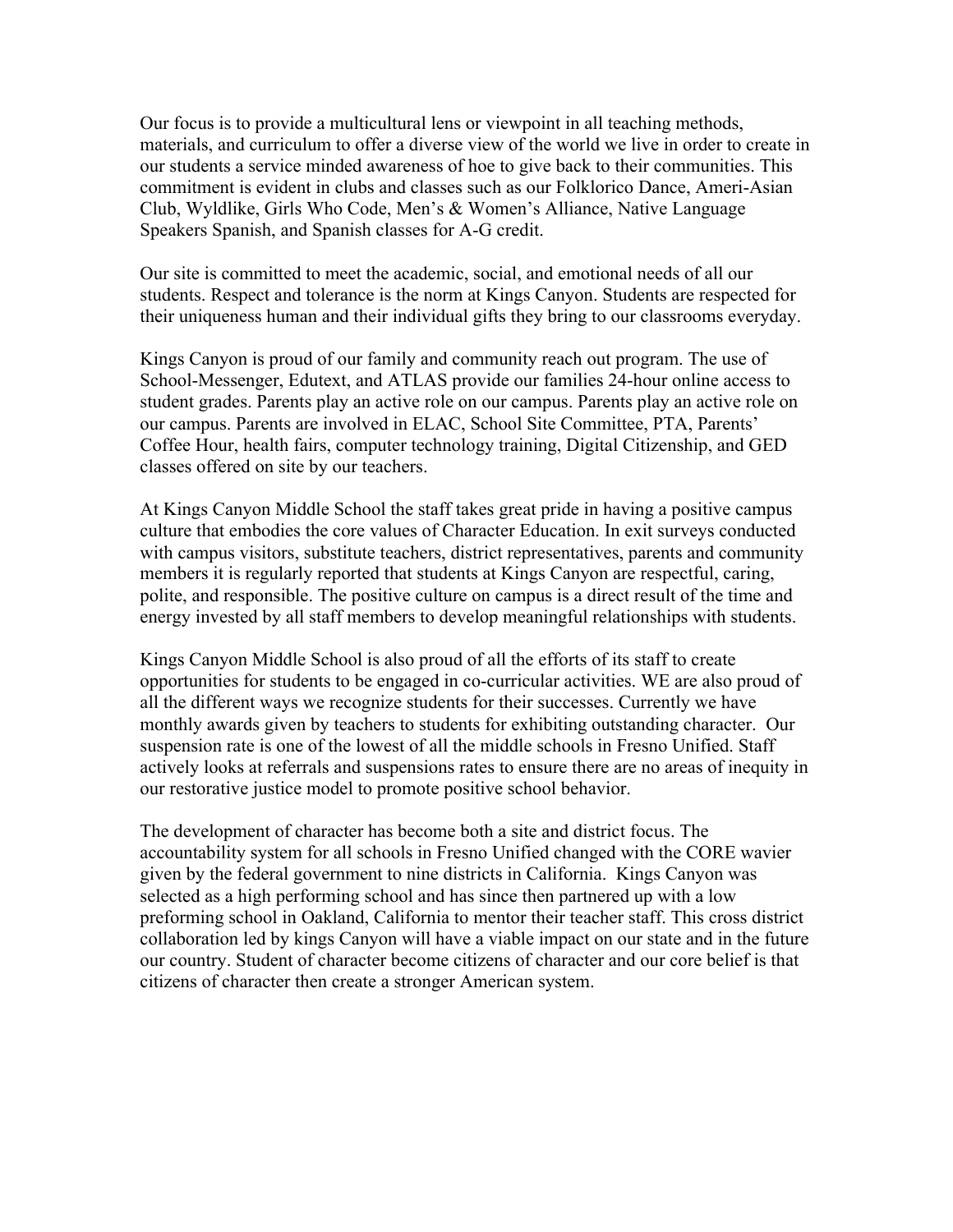### **MULCAHY MIDDLE SCHOOL Tulare City School District 1001 W. Sonora Ave Tulare, CA 93274 Mr. Mark Thompson, Principal**

Since its opening in 1958, our school has provided students with an educational experience designed to prepare all students for high school and post-secondary education through a standards-based (Common Core) academic program that promotes the *development of strong ethical character, critical thinking skills, and emotional and physical well-being*. Mulcahy also prides itself on its rich ethic diversity and strength in community involvement and relationships. Mulchay has gone back to our original origins and adopted our original color scheme and school logo. Our updated school motto is: "**Stallion Pride**" which stands for *Perseverance, Respect, Integrity, Determination, and Empowerment.* 

The adoption of the CHARACTER COUNTS! Philosophy and strategies meets our *character education goals* by complimenting the qualities of our students and the core values held by the Mucahly family, and fostered by our school since 1958. Mulcahy Middle School is dedicated to strengthening young people through an educational program, the foundation of which is based on a blend of academic and *moral and ethical development*. The school community has embraced the core ethical values of *responsibility, respect, trustworthiness, caring, fairness, and citizenship for our character education goal.* 

The **instruction** of character development begins prior to the first day of school where members of the school community including parents, students, and the staff participate in an orientation assembly. School policies, student behaviors, and responsibilities are discussed.

**Enforcing** core ethical values and school goals can be found throughout the campus in the form of a variety of visuals. **Character Education Goals** are determined by staff and students. This past summer we engaged our staff in development meeting where teams discussed our **current data and school evidence** that helped to drive our focus for character development concentration in the following school year. **Advocating** for the character development of our students and informing the school community about the superior work being accomplished takes place through positive school-community activities, which occur each trimester. Activities include: Academic Awards, and Athletic Award. Additional annual activities include a new annual Career Fair and College: Making it Happen Night. We believer however, the most powerful method in which to foster the true meaning od the Pillars and our school adopted "Stallion Pride" is to provide students with opportunity to observe and **model** ethical behavior on a daily basis.

Character development is the foundation upon which the Mulcahy school community is based. Teachers are encouraged to integrate the CHARACTER COUNTS! Philosophy into their lessons and **instruction** to further encourage and promote the progression of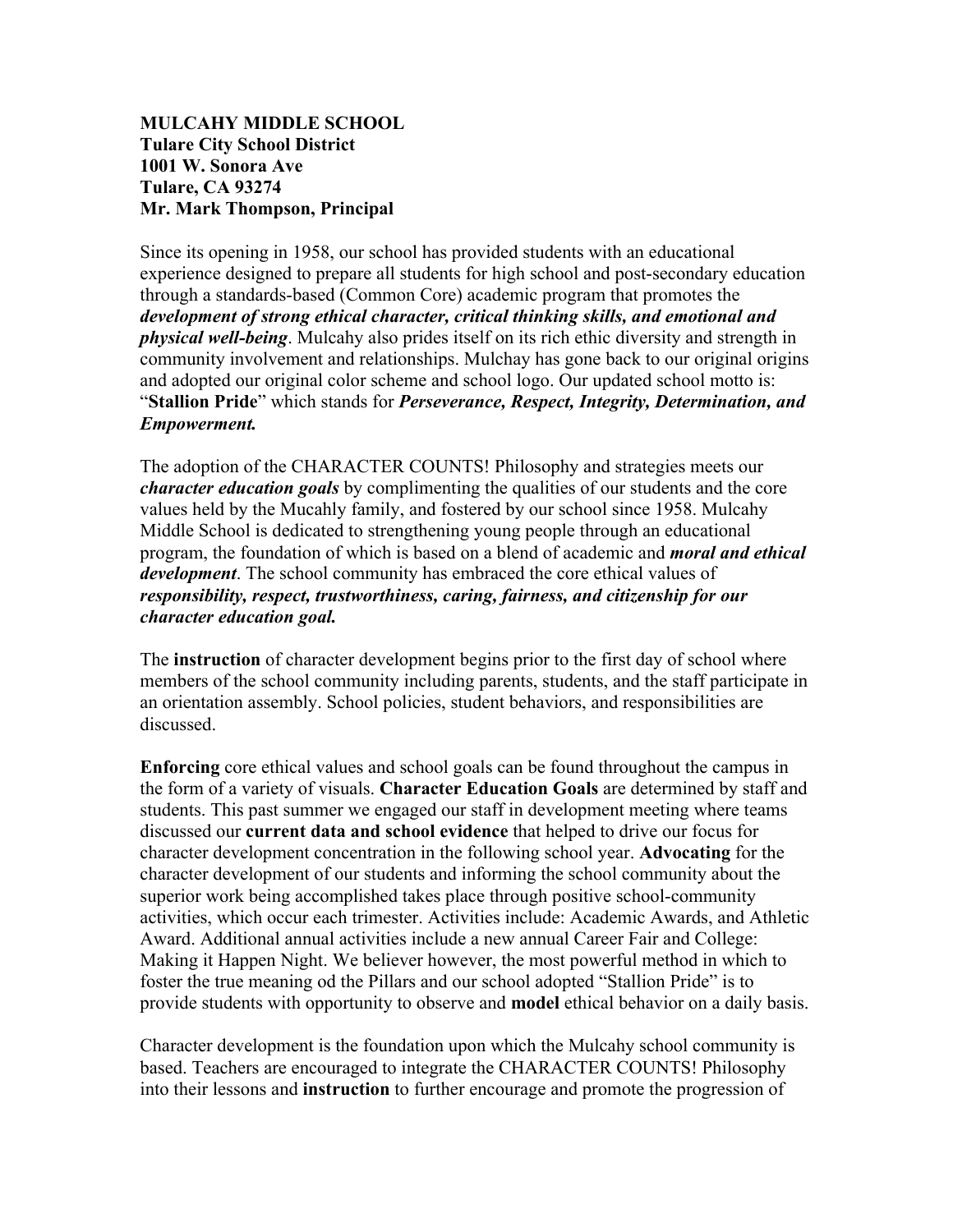ethical decision-making. Examples of character education curriculum and instruction in classrooms include: Student Created Public Service Announcements, PRIDE pamphlets, Empowerment Projects.

Mulcahy has the prestigious honor of being an **AVID School Certified with Distinction.**  As a Nationally Recognized Program, AVID (Advancement via Individual Determination) teaches students how to prepare for college. Through AVID, the Mulcahy staff has focused on peer tutoring to develop a stronger sense of community, both academically and socially.

Mulcahy staff strives to **promote and model** fairness, equity, and the similar traits we explicitly teach and model for our students Stallion Pride. Some of the opportunities we take to recognize and model these behaviors are listed: CHARACTER COUNTS!, Stallions of the Month, Tulare County "Kids of Character", Caught being Good, Graduation Recognition/Scholarships, Mulcahy PRIDE Raffles, and Peer Tutors.

We have also made it a priority to ensure we have a **clean and secure learning environment** that fosters student learning both physically ad psychologically: Updated roofing and painting to promote school value and worth, new fencing and a fully gated campus with a secured entrance and bell system, lunchtime recycling program with a focus on composting and trash recycling. Psychologically: small groups with counseling for similar needs, Onsite psychologist, O site SST meetings to brainstorm and support specific student needs, on site lunchtime chaplains to support positive behaviors and shared SRO officers on middle school campuses in the district.

Students actively participate in a number of valuable community service projects designed to promote social development while fostering the principles of character development and strengthening community partnerships. In addition to its school-wide support of Children's Hospital, Mulcahy students routinely *volunteer to participate in civix service activities* and make charitable contributions. Students and staff work together organizing and promoting multiple community contributions.

As a result of our School Faculty Meeting to discuss character education, it is evident to our staff that we have a focused direction of providing students with opportunities for moral action. It has been an empowering opportunity for all of us to see how kindness and generosity promote moral action beyond what is expected. Mulcahy Middle School promotes core ethical and character beliefs through the base of our instruction; therefore, continuing to promote the initial beliefs of Alice G. Mulcahy as being dedicated to hard work, honesty, and community service as well as creating an environment for the good of others not only for today, but for the future of our students and community.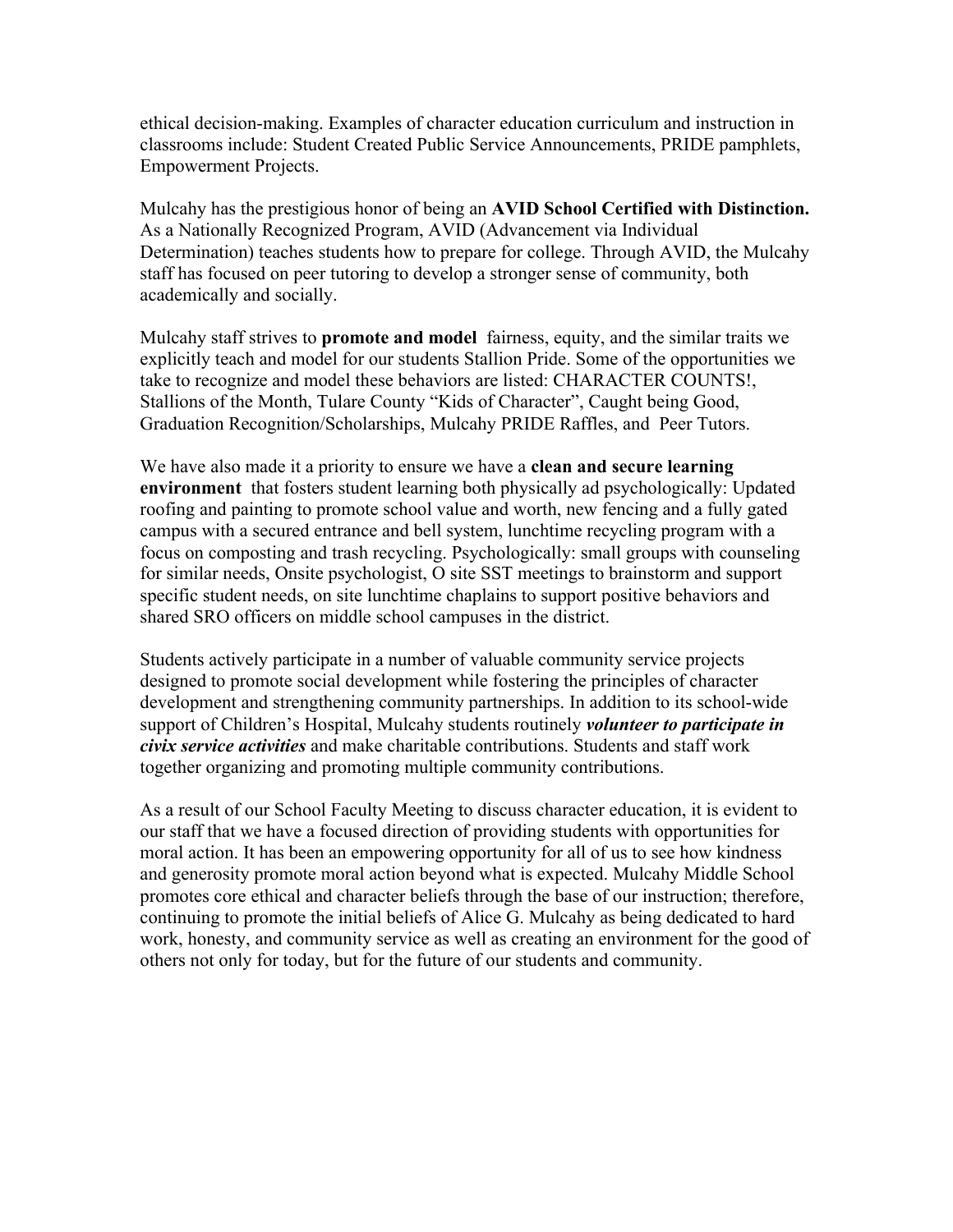## **RIO VISITA MIDDLE SCHOOL Central Unified School District 6240 W. Palo Alto Fresno, CA 93722 Mr. Joe Bracamonte, Principal**

The character education goals for Rio Vista Middle School are concrete and specific. All of the staff and students at Rio Vista know our goals and refer to them as "Fantastic Four". The Fantastic Four are: Be Respectful, Be Responsible, Be There Be Ready, and Following Directions. The goals were determined in a collaborative effort by the Positive Behavior Intervention and Supports (PBIS) Team that regularly meets on our campus to continuously improve our efforts to promote good character at our school. Input was given by all staff members as well.

Rio Vista's progress has been steady as we work toward our goals. The PBIS team, which consists of an administrator, several teachers, school psychologist, and classified staff members meets monthly. The team monitors behavior by collecting data and entering the data in the School Wide Information System (SWISS). Reports are analyzed to look for trends as well as areas to intervene to promote more successful choices for all students. For those students who demonstrate high levels of character consistently, Rio Vista promotes awards and public recognition of the examples they are setting for other students.

Character education begins the first week of school at Rio Vista Middle School. All students attend a rally where they learn/review the Fantastic Four in the gym, where our Pillars of Characters banners hang. Students also participate in campus walks during PE classes to review appropriate behaviors and expectations for various locations on our campus. Teachers and students agree upon mutual classroom expectations and behavior connected to respect thus giving students 'buy in'. Respect Agreements are displayed in classrooms and referred to throughout the year.

Character education is also infused within the core curriculum. Teachers teach core ethical values through their academic subjects. ELA teachers integrate character into their content through academic integrity issues, such as, use of sources and academic honesty. Through character analysis they support or defend character's motives and actions. Through our Social Studies classes, students discuss ethical issues and how our history guides moral choices. Rio Vista continues to implement the AVID program. This program helps students learn to become responsible for their own learning and prepares student for success in college.

Rio Vista's staff and students work as a team to promote a clean and secure learning environment. We are intentional about maintaining high expectations for pride in our campus, both physically and psychologically. School grounds and classrooms are kept clean and well maintained to provide a safe learning environment and to model the pillar of citizenship. . Behaviors rewarded include but are not limited to: showing compassion to a classmate, performing campus beautification, showing extra care.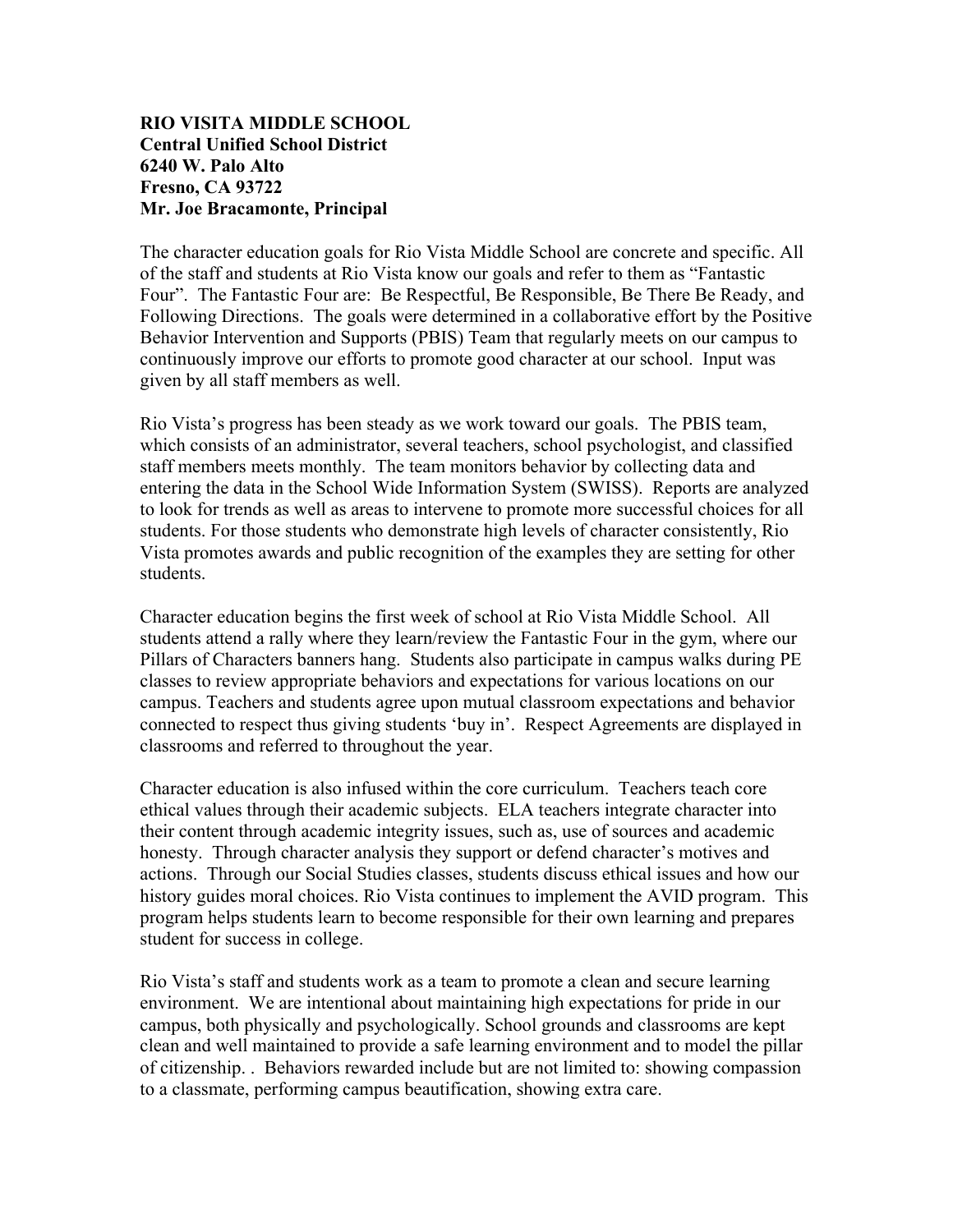Rio Vista administers a Healthy Kids Survey each year. The school utilizes information from the survey to address students' perceptions of safety on campus. Our School Safety Plan is updated annually to ensure that all students and staff have a safe working environment. We have created 'Bully Reports' for students to complete and turn in if they feel they are being bullied. Administration receives the reports. Besides resolving the situation, reports are analyzed for patterns that can be extinguished school wide through bully awareness activities.

Staff members take advantage of daily opportunities to practice core values in the context of relationships and classroom work. Our theme this year is 'Making Connections". Staff members are establishing relationships with students through clubs, cross-age tutoring, mediating conflicts and helping others. Teachers and staff maintain communication with parents, which promotes a team approach to character development in our students to prepare them for adulthood and society.

Students and families are encouraged in various ways to contribute to school, others, and the community. Pennies for Patients, Student Council, Holiday Joy, Toys for Tots, Service Learning Project, Cross Age Tutoring, Kid's Day Paper, Kindness Week, and Pursuing Victory with Honor.

Rio Vista staff has 'buy in' with our character development plan and goals. Staff has set goals this year to connect with students whenever and however possible. More teachers are active in clubs and school activities this year. Rio Vista is a place where character expectations are high and clear. Our goal is to be a campus where every student takes pride in the culture of our school, and can assist any new students or teachers to assimilate in a welcoming manner.

With an eye toward continuous improvement, we are proud of our student body, and our team of staff members that have contributed to the character-rich environment here at Rio Vista. To ensure that we remain in a state of continuous improvement, we have created a strong team of staff and other stakeholders. They meet regularly to monitor the implementation of Positive Behavior Intervention and Support (PBIS), review data of student behavior, plan for reward activities and interventions, and provide communications to the staff and community.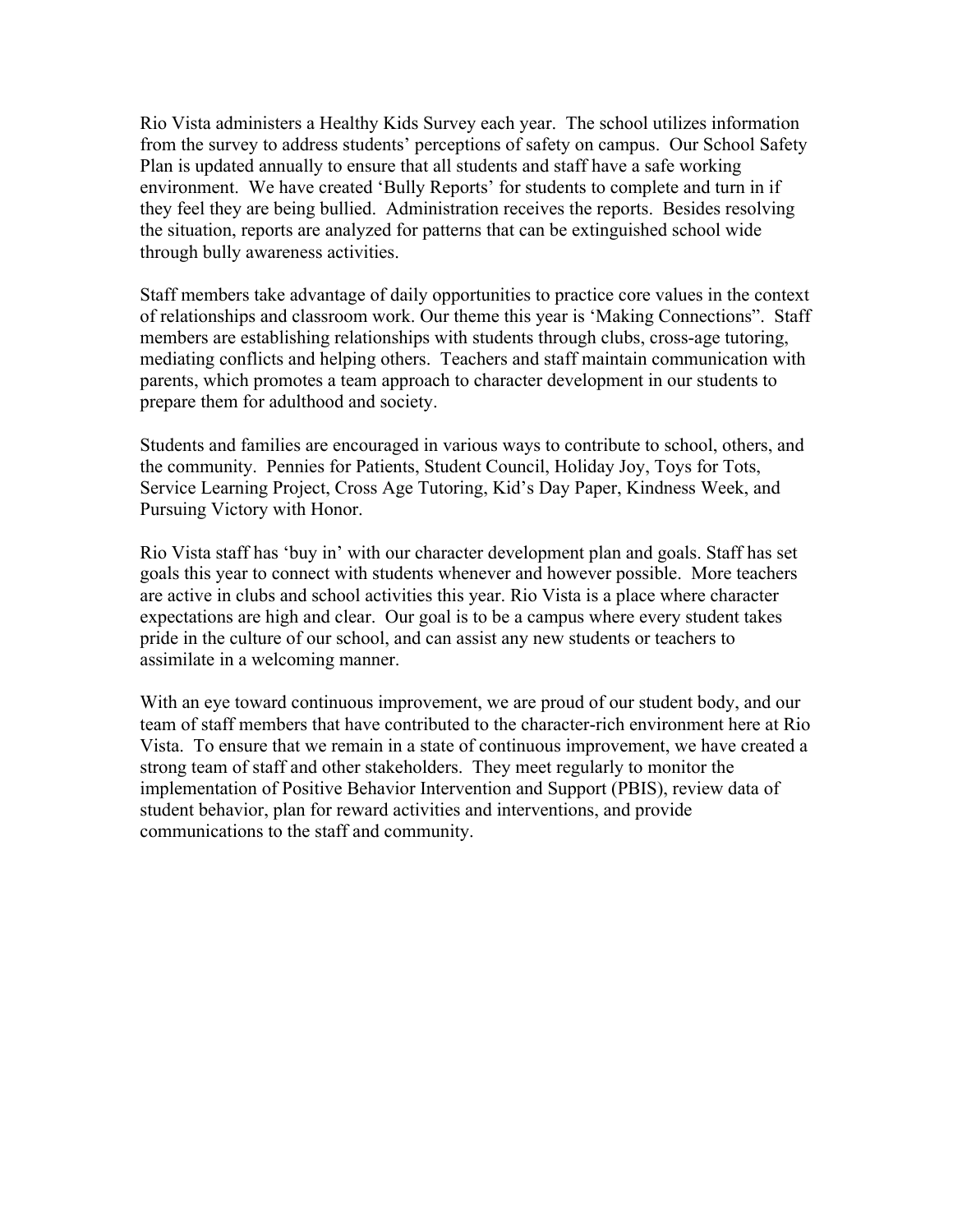### **SCANDINAVIAN MIDDLE SCHOOL Fresno Unified School District 3232 N. Sierra Vista Fresno, CA 93726 Julie Goorabian-Ellis, Principal**

Scandinavian Middle School continues to evolve as a learning community which holds high and attainable expectations and ensures high achievement and growth for ALL students. Together we embrace learning through meaningful collaboration and collective responsibility toward continuous improvement. The mission of Scandinavian Middle School is to prepare ALL students socially, emotionally, and academically to be College and Career Ready Graduates. As a 2009 and 2011 Virtues and Character Award recipient, Scandinavian Middle School has made strides in strengthening our school culture by practicing transparency with both adults and students. It is important to be honest with our students about the reality of what they face beyond the four walls of the Scandinavian Campus. As educators at Scandinavian, we have made a commitment to tear down the walls of the adversity that stands in our way, and we take full responsibility to armor our students with knowledge and the skills that they will need to be powerful contributors of society.

Scandinavian has established many programs and activities to give ALL students the opportunity to take moral action and experience success through trustworthiness, respect, responsibility, fairness, caring, and good citizenship. It is our priority and commitment to develop students of character who lead by example and live these core ethical values every day at school and in their community. Scandinavian recognizes students of exemplary character every month, in addition to recognizing students who are making growth through the Student of the Month Character Pillar Awards. As part of this award, students are recognized at a luncheon with the East Fresno Rotary. Other student recognitions include quarterly academic and athletic awards assemblies and music award.

The Peer Mediation Program has emerged as a focal point in providing for our students a place where students can feel safe to discuss situations and problems that arise between students. We teach our students that if there is a problem that is occurring, to let a teacher know so that a peer mediation circle can be facilitated. The Character Counts Student Academic Planners are an important resource and reference for our students and staff. Our staff recognizes the importance to continue to implement the Character Counts Student Academic Planner. We start each school year with a 3 week School Success Start-Up Plan. During Advisory Period, students are introduced to the Parent/Teacher/Student Handbook and the Character Counts Academic Planner.

This year, our Character Education goal is to commit to building healthy student and adult relationships that establish safe, caring, and a respectful learning community. As part of achieving this goal, our work at Scandinavian has been centered on democracy, giving our students a voice and using Restorative Practices and Socratic Seminars while teaching the six Character Pillars. In 2007 Scandinavian Middle School opened our doors to incoming 7th grade students with the WEB (Where Everyone Belongs) Program for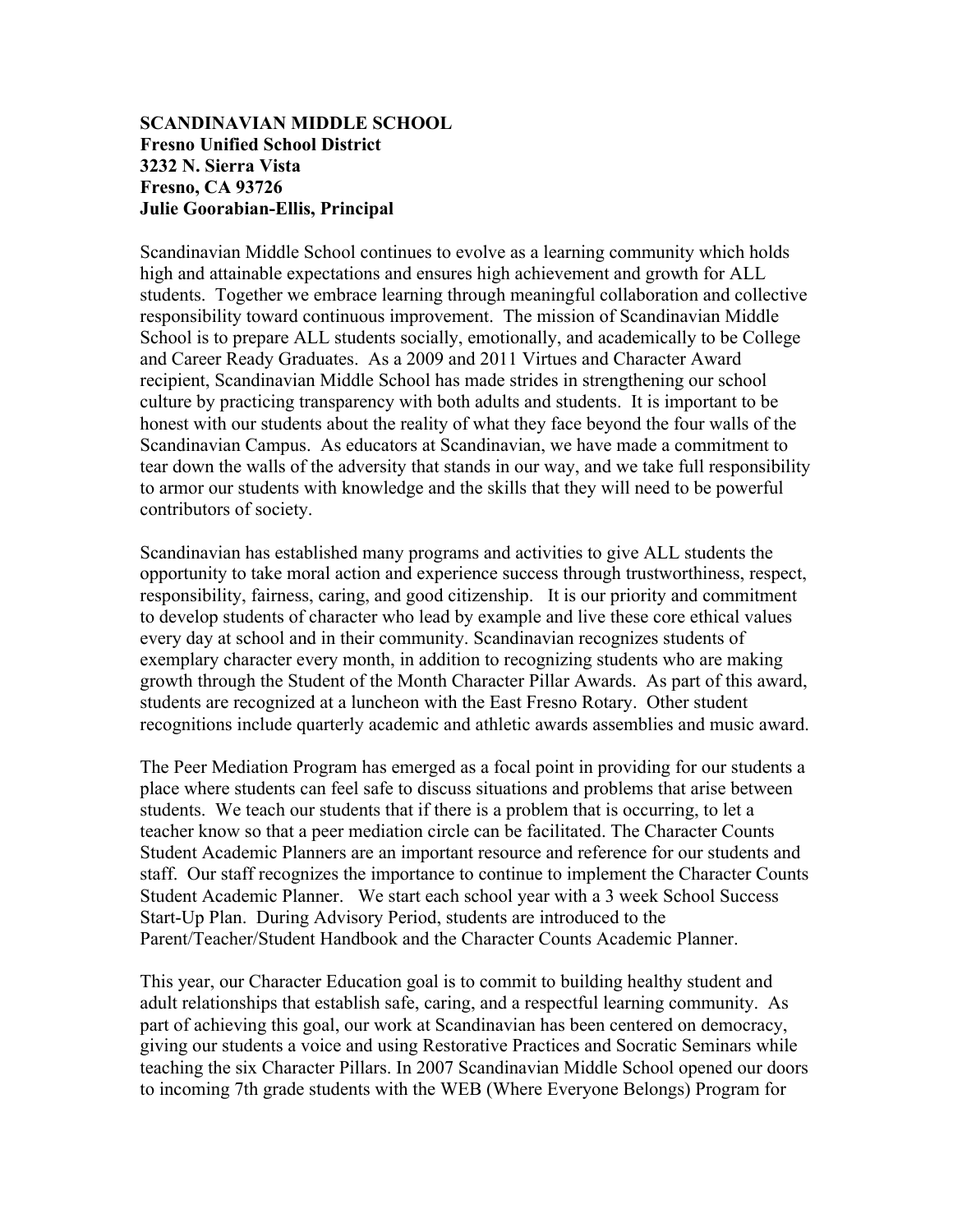the first time in FUSD. Scandinavian's WEB Program has become "the" model for FUSD. WEB is a national middle school transition program that helps incoming students feel more comfortable, connected to the school's culture when paired with an eighth grade leader, and is able to develop a positive attitude toward their new school. WEB is built on the belief that students want to and can help other students succeed and it is the students who will take ownership for promoting core ethical values amongst their peers and teachers.

 Our students are provided with leadership opportunities, study trips, and exciting adventures that they would not have the opportunity to do in other places. Our WEB program students and our Young Men's and Women's Alliance students, not typically classified as students who are academic leaders, are involved in college field trips; providing these students with an entirely different outlook on life, and inspiring them to strive towards something better in life. In addition, they are involved in many service projects such as Operation Christmas Child, Red Ribbon Week, Jingle Bell Run, Angel Babies, The Fresno Rescue Mission, and in the spring our Alliance groups will be fundraising for Heifer International, a program that sends goats, pigs, cows, rabbits, chickens, honey, llama, buffalo, bees, and fish to underdeveloped countries.

Scandinavian Middle School is in its sixth year of participating in the Safe and Civil School Program offered by Fresno Unified School District and Dr. Randy Spricks. The goal of the program is to create a safe, civil, and productive school. A Safe and Civil School's team was formed and has trained staff in a comprehensive approach that facilitates good decisions about behavior and discipline. With the thoughtful meaning of "STOIC" in mind: "someone respected and admired for patience and endurance in the face of adversity", a five step systematic approach is being implemented: Structure/organize all school settings for success, Teach students how to behave responsible in those settings, Observe student behavior (supervise); Interact positively with students, Correct irresponsible behavior calmly, consistently, and immediately in the setting in which the infraction occurred.

 Over the past seven years since the WEB program was established, we have continued to expand and provide new opportunities for students. This year WEB is working toward building servants' hearts in the lives of our leadership students. The goal is to learn to put others' needs before our own. WEB students work toward developing a friendly, safe environment that kids want to be a part of. The focus is that differences create life challenges that open the door to discovery.

 As a 2009 and 2011 Virtues and Character Award recipient, Scandinavian Middle School continues to develop and implement new programs with the pillars of character woven throughout. As a staff, both new teachers and veteran teachers, we have reflected deeply about our commitment to evolve and strive every year to offer new and expanded opportunities for our students. In our reflection of the application for the Bonner Award, we have realized that Scandinavian has long been known as place where many leadership opportunities are available for our students.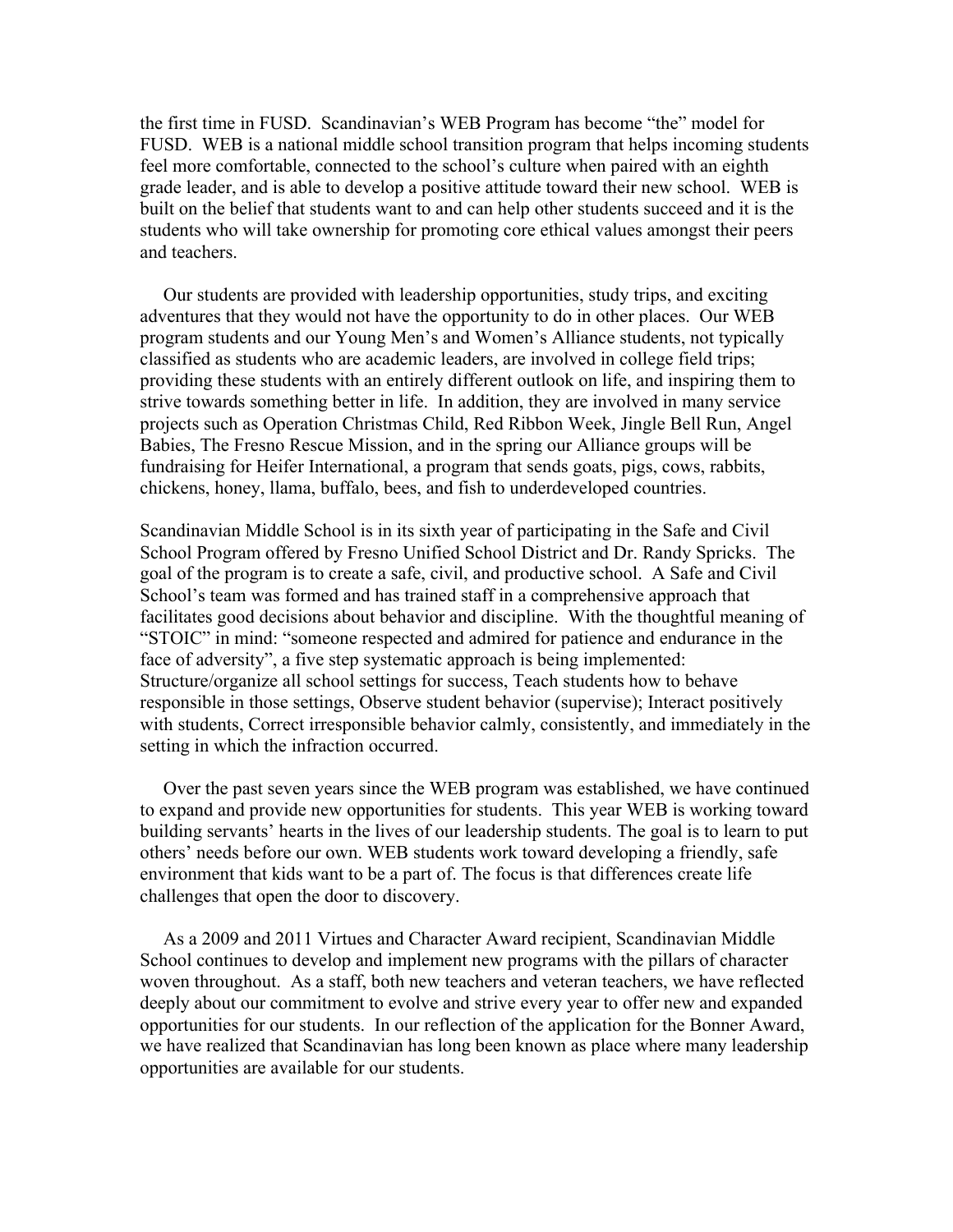These children are OUR children and we treat and teach them as such. As educators, here at Scandinavian, our Warrior family collectively teaches the art of "transparency" as a way for growth to occur academically, behaviorally, and socially. In the outside world, we know that not everything is perfect and practicing restoration is a way to teach our students that mishaps can occur, but can be fixed with the relationship being restored. Here at Scandinavian, it is truly about being authentic…being real. This shift in thinking has brought our Warrior family closer and more trusting of one another which is what makes Scandinavian a place where students thrive, changes lives and all around, an amazing place to be.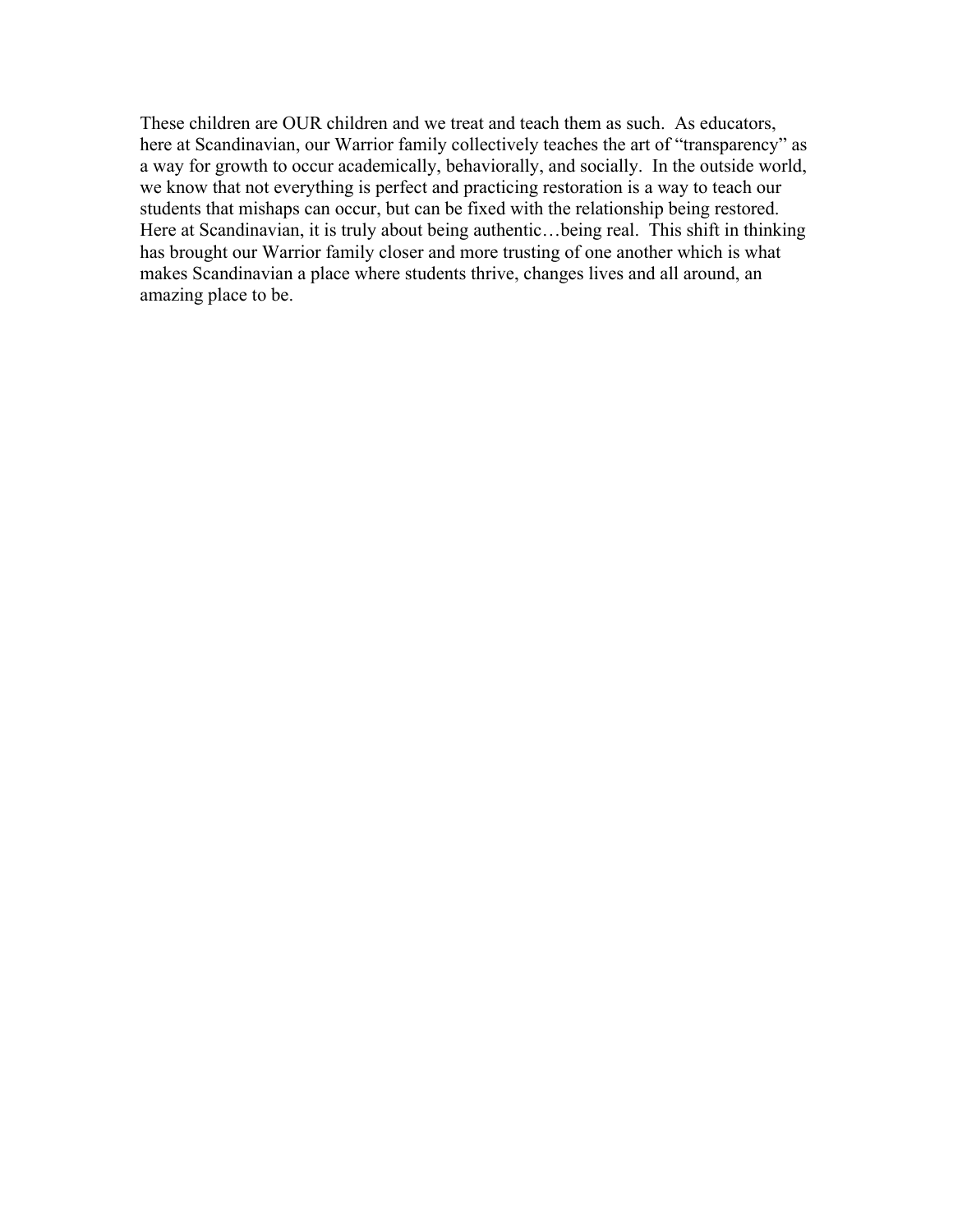## **SEQUOIA MIDDLE SCHOOL Fresno Unified School District 4050 E. Hamilton Avenue Fresno, CA 93702 Mr. Matt Ward, Principal**

**Sequoia Middle School is a Community of Scholars.** Every administrator, teacher, office staff, custodian, cook, parent volunteer, and student contributes to and advances our Lumberjack community focused on building the connection between academics, character and success. An essential goal of Sequoia Middle School is to teach, model, practice, and celebrate an intense character education program. This directly supports Fresno Unified School District's mission of "Preparing College and Career Ready Graduates." This mission is anchored in four goals and includes excelling in reading and math, engaging students in the arts, activities, and athletics, character education, and staying on target to graduate. Through our site commitment to these goals and the principles taught and reinforced through Character Counts!, we strive to develop, strengthen and encourage core ethical values that can be seen in and out of the classroom.

Our staff works diligently to foster an intervention framework to guide us as we implement our improvement actions. Our expectations for behavior are clearly defined, included in our student agenda, and revisited on a regular basis. Included in these expectations are Sequoia's Guidelines for Success (Choose to give respect to get respect, Choose to be a better person every day. Choose to get involved in something positive, and Choose to challenge yourself to work hard for success), Anti-Bullying Rules, CHAMPS expectations as well as the Character Counts! Pillars of Character. Students exhibiting significant behavior difficulties are placed on an individualized behavior plan which may include appointments with our academic counselor, guidance learning coordinator, and/or social worker.

Two goals we set early on were to decrease the number of suspensions and reduce the number of Ds and Fs thereby increasing GPAs. Our summary report of suspensions for 2012-2013 and 2013-2014, show our total number of suspensions decreased by 22%. The percentage of students with one or more D or F grades has decreased 11.3% from 40.6% during the first quarter in 2012-2013 to 29.3% for the first quarter of 2014-15. The percentage of students with two or more F grades has decreased 11.3% from 10.6% to 2.8% during the same time frame. Also noteworthy is the percentage of students with an academic GPA of 2.0 or below has decreased 13% to 5.2%. It is encouraging to see significant improvement in these areas.

Sequoia has a yearlong school wide focus on celebrating diversity each quarter which includes class projects, school wide contests, assemblies and lunch activities. We devote learning to Hispanic, Asian and African-American heritages as these are the cultures our community represents. . By understanding diversity, students can learn to Care, Respect, and treat all people with Fairness. Students and staff alike look forward to showcasing their own cultures as well as their knowledge of other cultures within our Community of Scholars.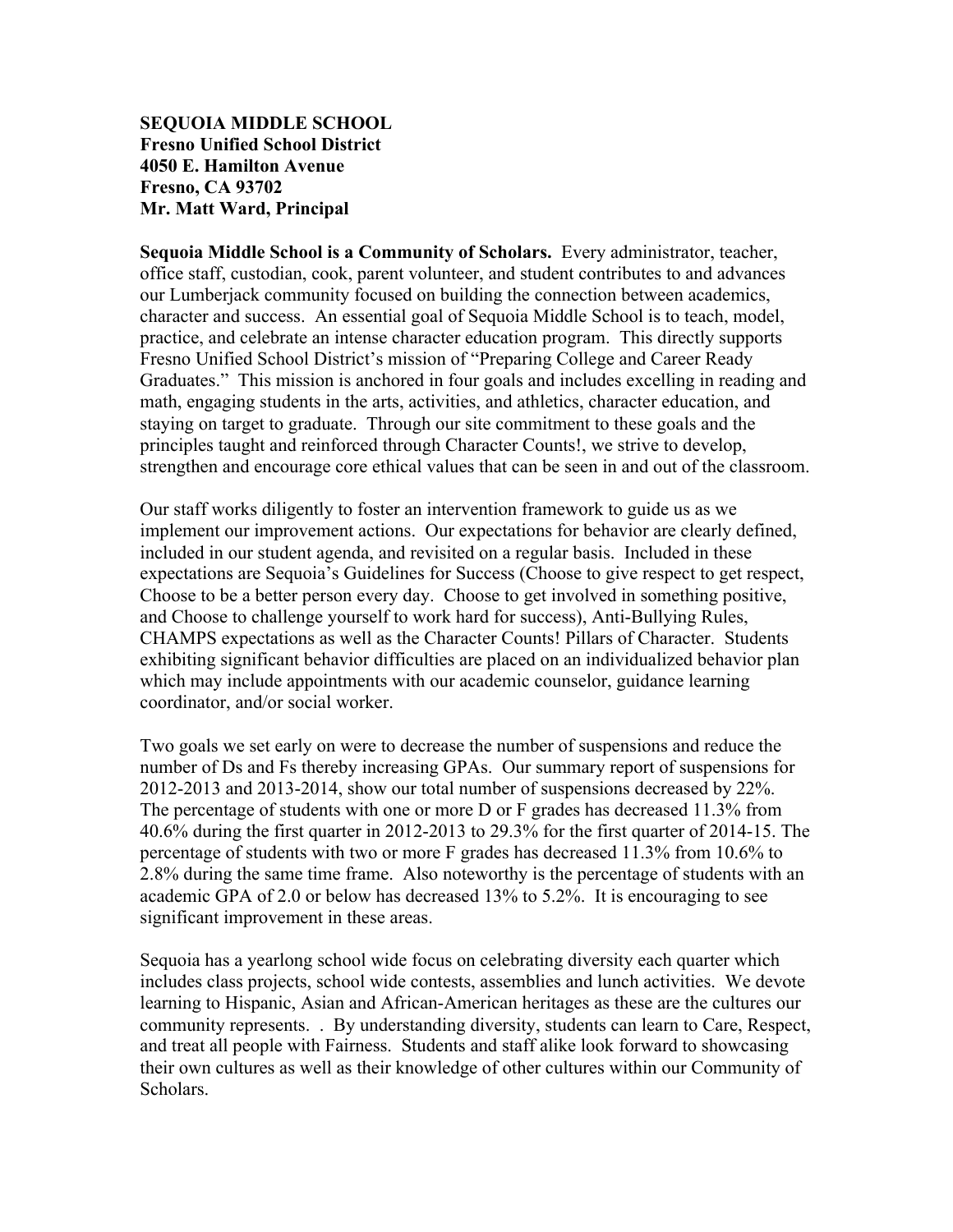Our Language Arts Department develops Common Core lessons based on essential questions that expand on our motto "Students Making Successful Choices" and promote a deep connection to core values and ethics. Our History Department challenges students to "think like a historian" to build and practice Citizenship, Responsibility and Fairness. In addition, teachers guide students to read closely and analyze primary and secondary sources relating to units of study. For example, students analyzed the Bill of Rights and determined how our country would be different if some of the amendments were excluded. In these ways, history moves beyond dates and facts to the integration of content and critical thinking incorporating values and virtues.

We recognize and celebrate our students in all phases of school life in an effort to increase participation and connectedness to school. Sequoia recognizes students each week who have demonstrated the individual pillars: Trustworthiness, Respect, Responsibility, Fairness, Caring, and Citizenship. Additional areas are also rewarded which include but are not limited to student leadership, teamwork, academics, and good sportsmanship. The Character Counts! Tickets continue to be one of our most powerful tools in reinforcing successful choices and acts of kindness. Sequoia's Awesome Characters Pursuing Academics and Character (SAC PAC) celebrates multiple phases of success as a Lumberjack. Character Counts! Award is a prestigious award that we began in 2006. This award is presented to one eighth grade boy and girl who demonstrated exemplary character throughout the year.

Sequoia's Junior Doctor's Academy (JDA) was created to identify, educate and advance annual cohorts of disadvantaged students from middle school through college and health professional schools. Further reinforcement of Responsibility and Caring through JDA strengthens our students to become competitive applicants to advance to the esteemed Doctor's Academy program at Sunnyside High School. Safety and student support procedures continue to be a focus at Sequoia. Our Safe and Civil Schools Team meets regularly to assess current actions and to develop and implement positive policies and procedures to ensure continued safety for all members and visitors to Sequoia Middle School. Each morning, students dressed in compliance with the dress code are greeted by several teachers and administrators.

Sequoia is committed to strong parent involvement. Communication with parents is crucial and a high priority. We set aside necessary funding to assist in translating information to our parents in their primary languages. Sequoia has a home school liaison that assists students during and after school, translates materials and assists during parent meetings. Having a secure and psychologically safe and caring school requires an explicit and intentional way to address bullying. Our Safe and Civil Schools Committee and Student Leadership helped develop Sequoia's Anti-Bullying Rules along with Class Meeting ground rules during advisory to promote student participation, communication and relationship building.

Sequoia Middle School is both proud and humbled to have previously received the Bonner Center's Virtues and Character Award. We know that success has no finish line so we have not rested on our achievements but continue to evaluate, plan for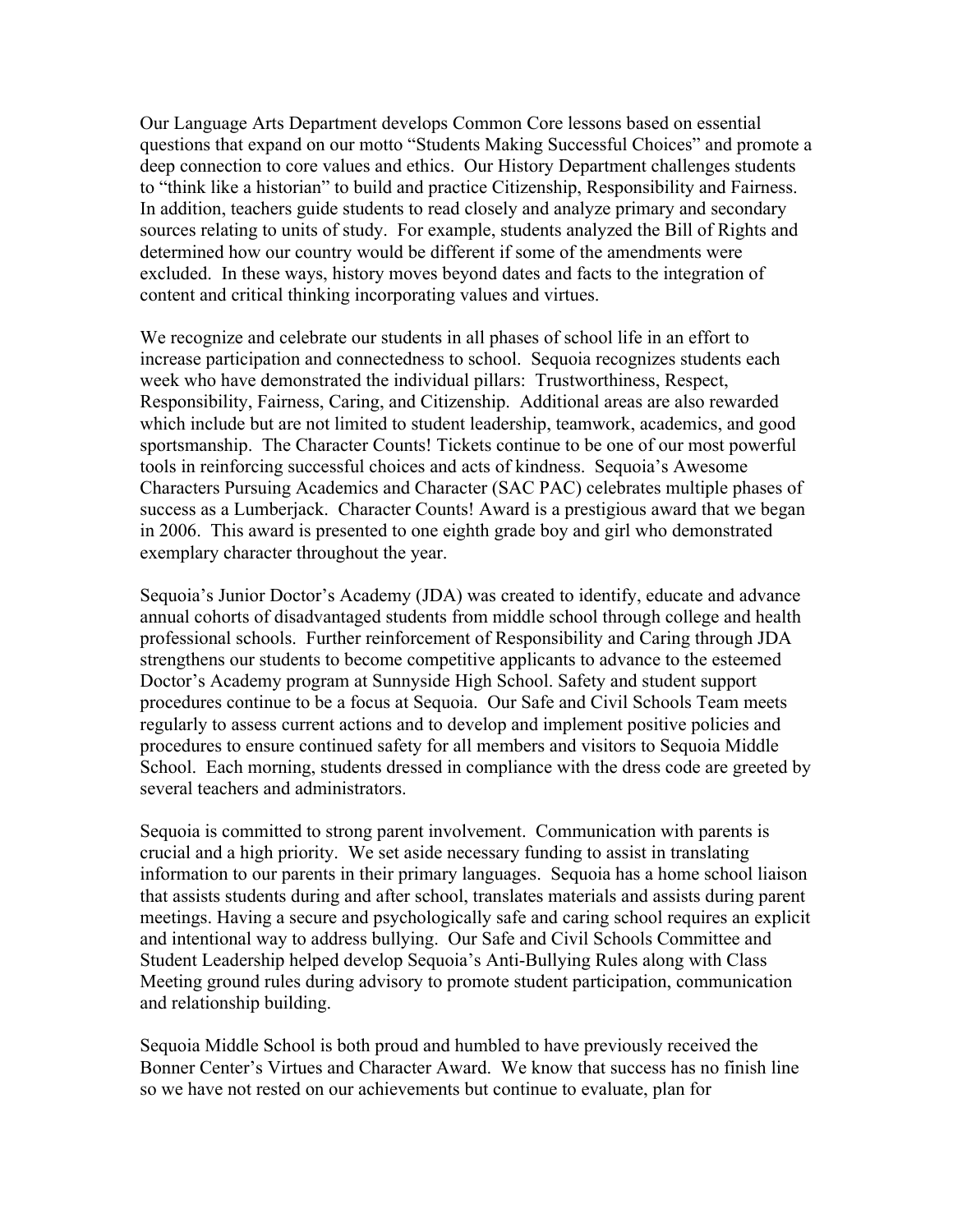improvements and implement positive changes to our various programs with the ultimate goal of providing a challenging and comprehensive academic and character curriculum. Sequoia Middle School is a Community of Scholars. Together we have the charge to model and exhibit all of the Character Counts! virtues. We will all continue in the process of cultivating exemplary characters equipped with tools to be lifelong learners and pillars in their communities every day.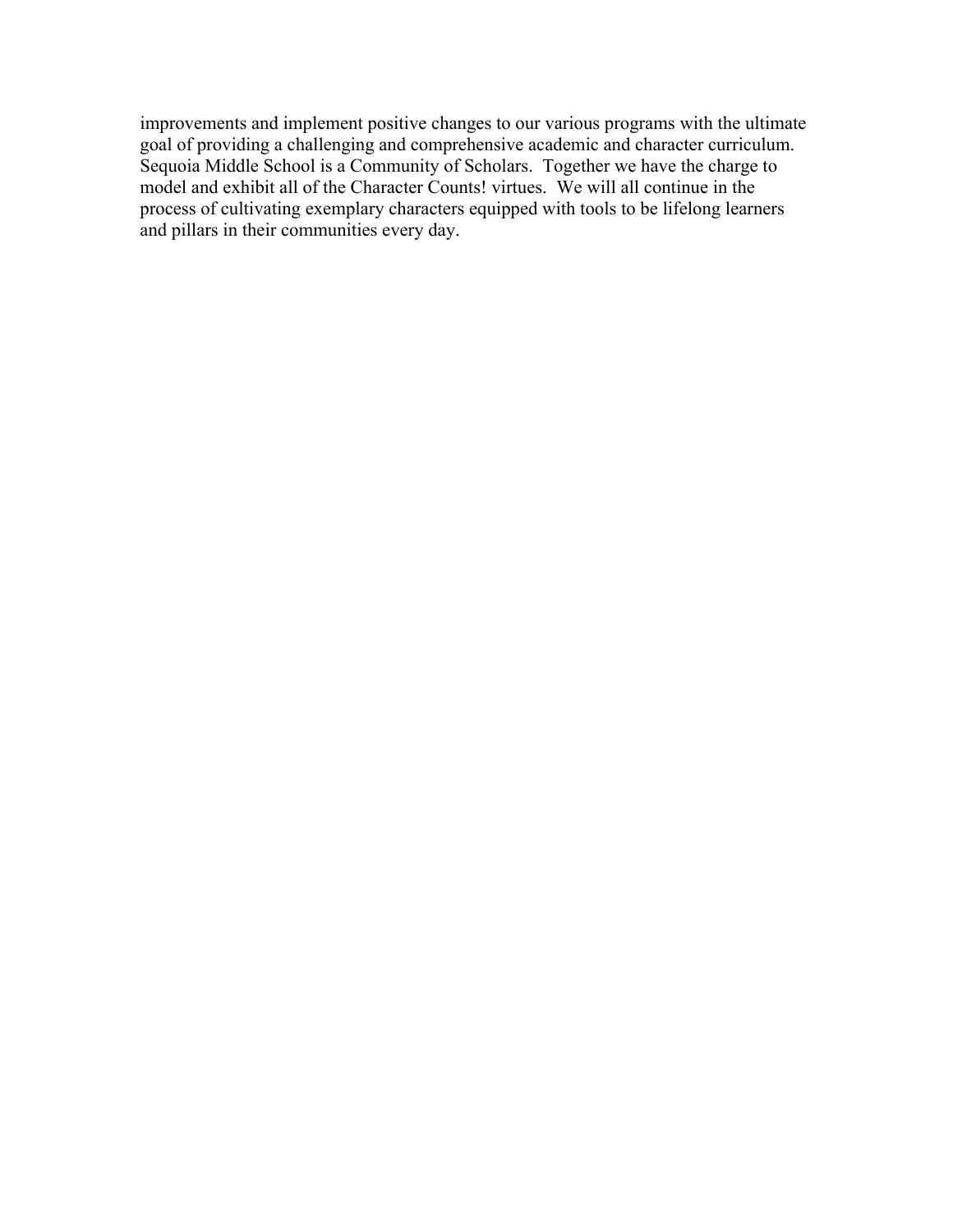# **SUTTER MIDDLE SCHOOL Fowler Unified School District 701 E. Walters Ave Fowler, CA 93625 Mr. Gary Geringer, Principal**

Sutter Middle School promotes core ethical values in its day to day activities, as this is the expectation of the leadership at not only the site but the district level. The staff of Fowler Unified, including the staff at Sutter Middle School, feels that the character development of our students is essential to their success, the success of our community, and our society. It is important that we play an essential role in this development as we are often the strongest support system our students encounter.

Character Education goals are developed from various sources at Sutter. The goals are often guided by the district goals created by the district Character Education Committee. This committee is made up of district personnel, including our Superintendent, parents, students, and representatives from each school site.

Character education goals are also created by the staff at Sutter as it is a top priority at our site. Discussions may be prompted by looking at discipline data or simply noticing changes in behaviors or expectations that we feel need greater focus. These goals are recommended by teachers or site leadership and discussed at staff meetings.

We realized that although we have always emphasized the character standards, students may not really grasp what those standards look like, sound like, etc. We have seen great impact in not only the number of students being recognized for their character, approximately 25 per month, but also involvement of staff members in the process which encourages everyone on campus!

Service learning is another character education goal that Sutter strives to implement. One goal is to provide each student an opportunity to experience a service project before they leave our campus. We want student to find the intrinsic motivation to serve others and their community.

A clean, secure learning environment is evident when you enter Sutter's Campus. This is achieved by building school pride and responsibility in our students. When students take ownership in their school, they go the extra mile to ensure it looks good and is welcoming for guest and new students.

Building a psychologically safe and caring school beings with the rapport that our staff builds with our students. From maintenance and cafeteria staff, to classroom aides and teachers, to office staff and administration, everyone works to communicate and have meaningful conversations with our students. We want all students to make connections on campus and know that we are here to support them.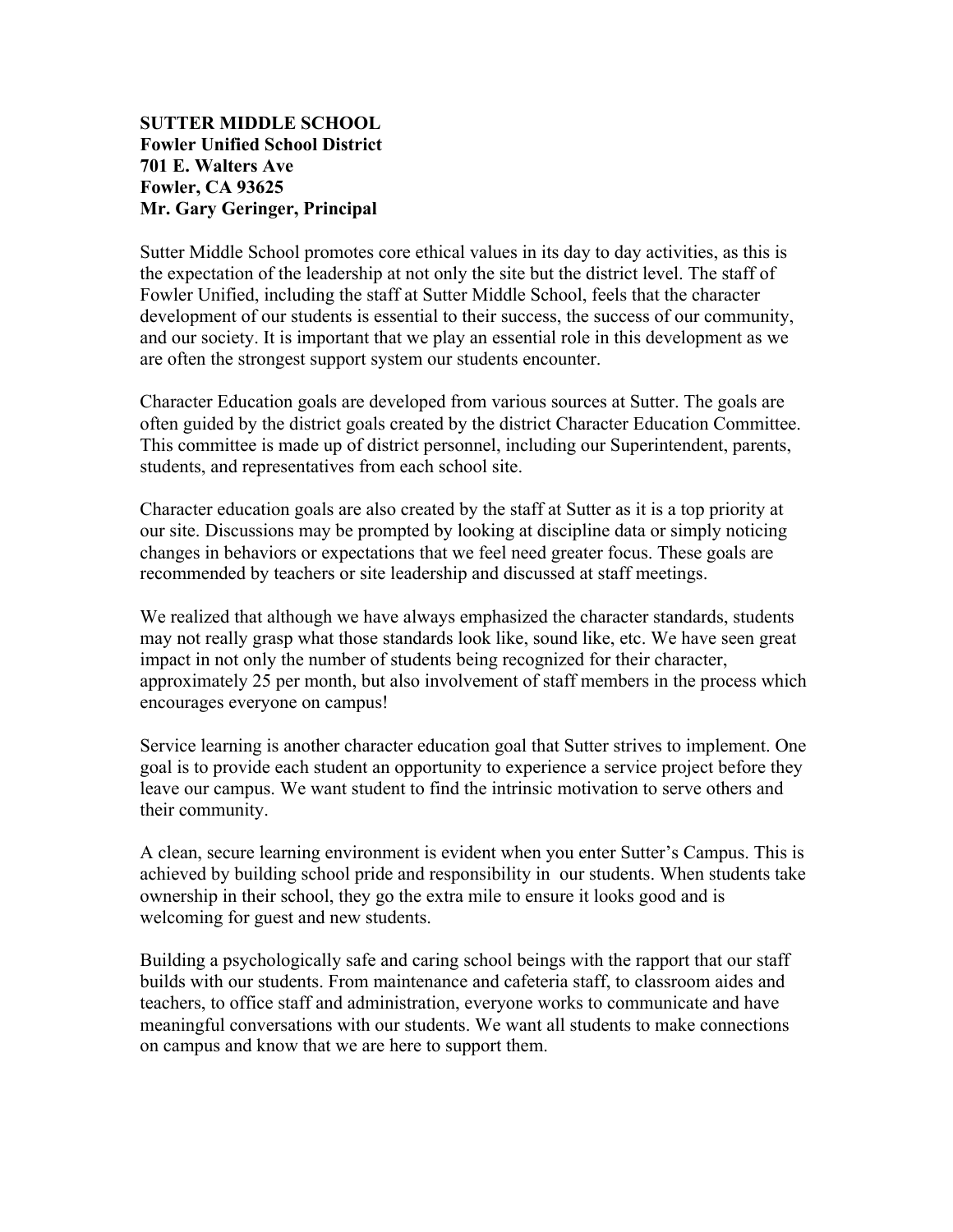Sutter has a full-time counselor on staff available to serve students as well as plan student activities. The counselor is currently working with a group of students called B.R.E.A.L which stands for Be Respectful, Encourage, Appreciate, and Listen. This group has presented to the 5<sup>th</sup> grade students in the district about treating others respectfully and encouraging one another. The B.R.E.A.L. group plans to continue their presentations and education for encourage, appreciate, and listen as well as organizing a disability awareness event, and mix-it-up at lunch event.

The staff on our campus promote and model the character traits and behaviors daily by treating each other and their students with respect, caring, and fairness. We have transitioned as a team into celebrating our successes and the successes of our students. The Sutter staff also leads by example by participating in activities on campus and sharing with students their own service projects. The Sutter staff often spends time outside of school hours, on weekends and evenings, supporting our students in their activities and helping them organize and supervise service projects.

Portfolio Day is another way Sutter strives to make our students efforts meaningful. This event is an opportunity for every student to showcase their hard work and utilize their character training to members of the community. Every student is provided with a binder in which they build a portfolio of their work for the school year. They choose 1-2 pieces from each class and write a reflection addressing why they chose the piece, what they learned, and how they can apply their knowledge in the future.

Overall, through our discussions about values and character education at Sutter, we recognized that we intentionally do we wide variety of activities that promote and encourage our character expectations. Some of these things are well-planned events, but what impacts our students the most are the day to day happenings that we address in what we call "the Wildcat Way". Students are also reminded daily to "Stride with Wildcat Pride". These mottos and their meaning are embedded in Sutter Students. Sutter's character development is displayed in various ways with a big emphasis on community service learning. Creating character development and successful members of society through service is at the heart of Fowler Unified, Sutter Middle School, and defines "The Wildcat Way".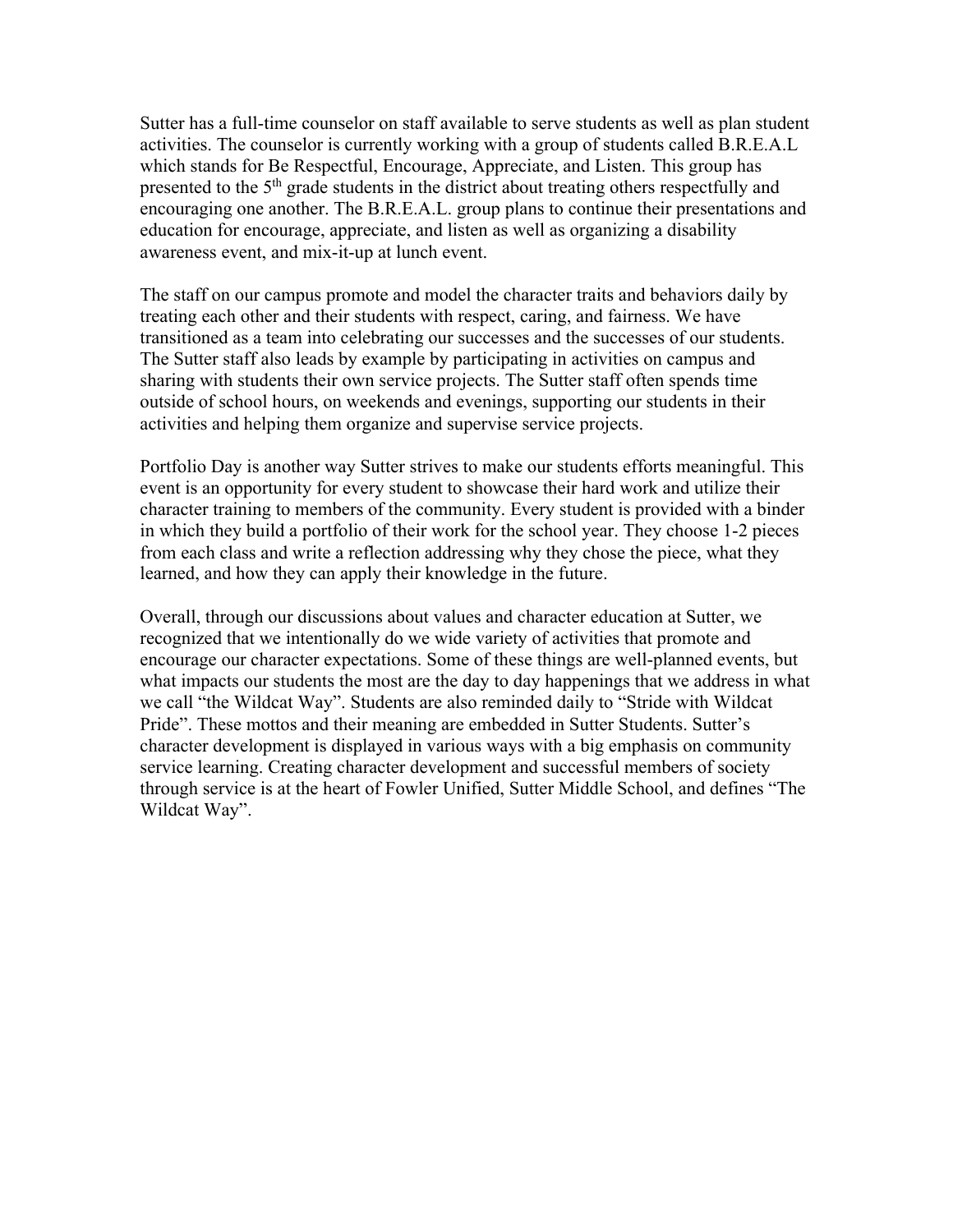## **TEHIPITE MIDDLE SCHOOL Fresno Unified School District 630 N. Augusta Fresno, CA 93701 Yvonne Zysling, Principal**

Beyond "academic standards", Tehipite students have the opportunity to develop their social awareness and the opportunity to practice appropriate social conduct. Tehipite Middle School teachers believe that an articulated, intentional, and proactive system of character education and the teaching of character expectations will ultimately lead to fewer discipline problems, less student to student conflict, and more productive interactions between students and between students and teachers.

Tehipite Middle School staff, in line with the district's core belief, believes that every student can and must learn at grade level or beyond and that our purpose is to "Prepare college and career ready graduates". Tehipite is a place where diversity is valued, educational excellence and equity are expected, individual responsibility and "learning by doing" is required, collaborative adult relationships are essential, and parents, students, and the community as a whole are vital partners. C.A.T. P.R.I.D.E. captures the character traits that the Tehipite staff members have identified as essential: C. Caring A. Attitude (Citizenship) T. Trustworthiness P. Preparation (Responsibility) R. Respect I. Integrity (fairness) D. Determination E. Engagement/Teamwork. These values are intertwined into every aspect of school life. Students are challenged daily to "Always have the Courage to try!"

The CHAMP's system has profoundly influenced the way teachers and students operate in the classroom and in the public places on campus. CHAMP's ….Conversation, Help, Activity, Movement, and Participation. Knowing that middle school students need structure and consistency, teachers establish routine class procedures and define and explicitly state what learning and class activity looks like. For example, during direct instruction by the teacher, the poster would state: Conversation: No talking-Level 0; ALL eyes on the teacher; Help: Raise your hand; wait for me to call on you. The CHAMP's posters are individual to each classroom; however, you will see many similarities in expectations from classroom to classroom.

In order to ascertain whether or not school-wide goals are being met in the area of character education, the TCC monitors data including referrals to the office, tardies to class, attendance, number of suspensions, student academic achievement, and academic preparedness. As students arrive at school each morning and enter the gate, they are greeted with a handshake by an administrator and a dress code check is done. The school day begins with a welcome to the class of 2019 and 2020. A leadership student leads the flag salute and reads the daily bulletin. The "Character Trait of the Month" is memorialized each day via quotes generated by the students. Every Monday a "binder and agenda check" is conducted. Data is reported out weekly. Advisory classrooms with 100% participation quarterly earn an incentive.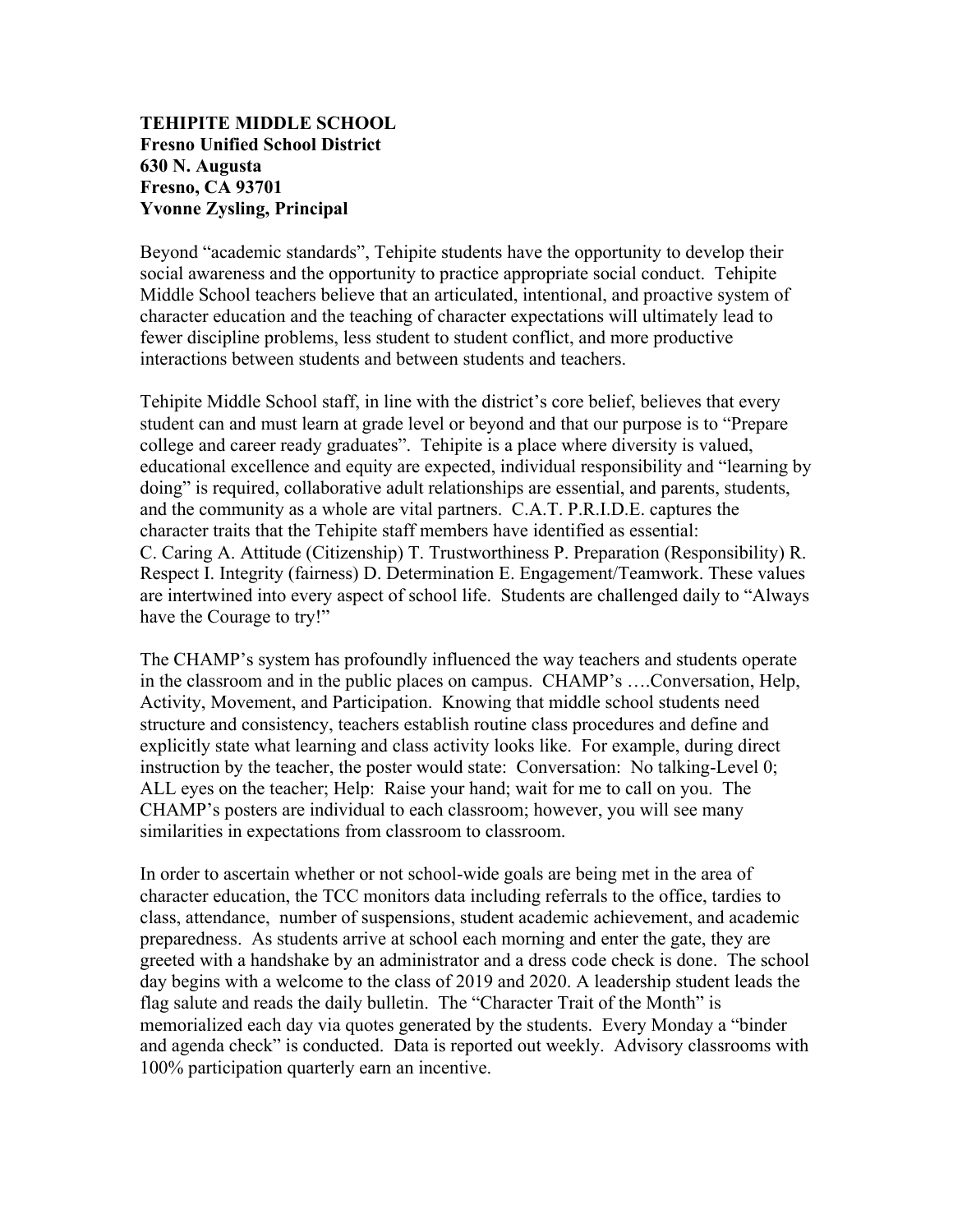Character education is addressed throughout the curriculum and at all grade levels; Tehipite ensures a clean and secure learning environment, as well as a psychologically healthy, secure, and caring environment for students at our school; The adults at Tehipite promote and model fairness, equity, caring, and respect for others. The academic content areas and elective areas are the ideal setting for students to learn the intrinsic curriculum necessary to become positive members of Tehipite Middle School and FUSD and ultimately the global society.

A well-disciplined, psychologically healthy, clean and secure learning environment provides the best atmosphere for students to take full advantage of their educational opportunities. Students are expected to observe high standards of conduct, respect the property of others, and comply with the regulations of the school. Students are expected to demonstrate good sportsmanship and courteous manners. Maintaining a safe campus equates to high visibility of staff. The administrative team is committed to being at their door, in the hallways during passing periods during the school day. This action supports the goals of the TCC and "Operation Start on Time". The physical features of the Tehipite campus are typical of a school built in the 70's; thus, placement of supervision personnel is strategic.

Tehipite's diverse and socioeconomically challenged student population requires teachers and staff to focus on building relationships with students. As a staff, we have spent time sharing our "why"…why we became educators. Each persons 'why' is at the core of what drives them each day. At Tehipite, we know that the majority of our students need reading fluency and reading comprehension intervention.

Tehipite teachers provide equity in the classroom in the following ways: Ensure that ALL students have the proper materials to succeed academically, Create and deliver meaningful, relevant, complex/rigorous, engaging lessons, Allow sufficient wait time for student responses and engage students through a variety of learning modalities; all students engage in writing, reading, speaking, listening in the content areas, Scaffold the instruction without compromising the rigor and complexity level at which ALL students must be challenged to perform; scaffold means 'support', not 'simplify' and many more.

Tehipite Middle School makes it a priority to engage students in service learning through a variety of volunteer, after-school and during-school related events. The middle school years are challenging for every student. Peer pressure is always present! Middle school students are experiencing many changes, physically, socially, & emotionally. Students are out of their comfort zone when we involve them in class meetings and character building activities. It is the role of our teachers to institutionalize character development practices that allow students to safely participate – we must continue to hold character development as a PRIORITY on our campus and in the development of our students.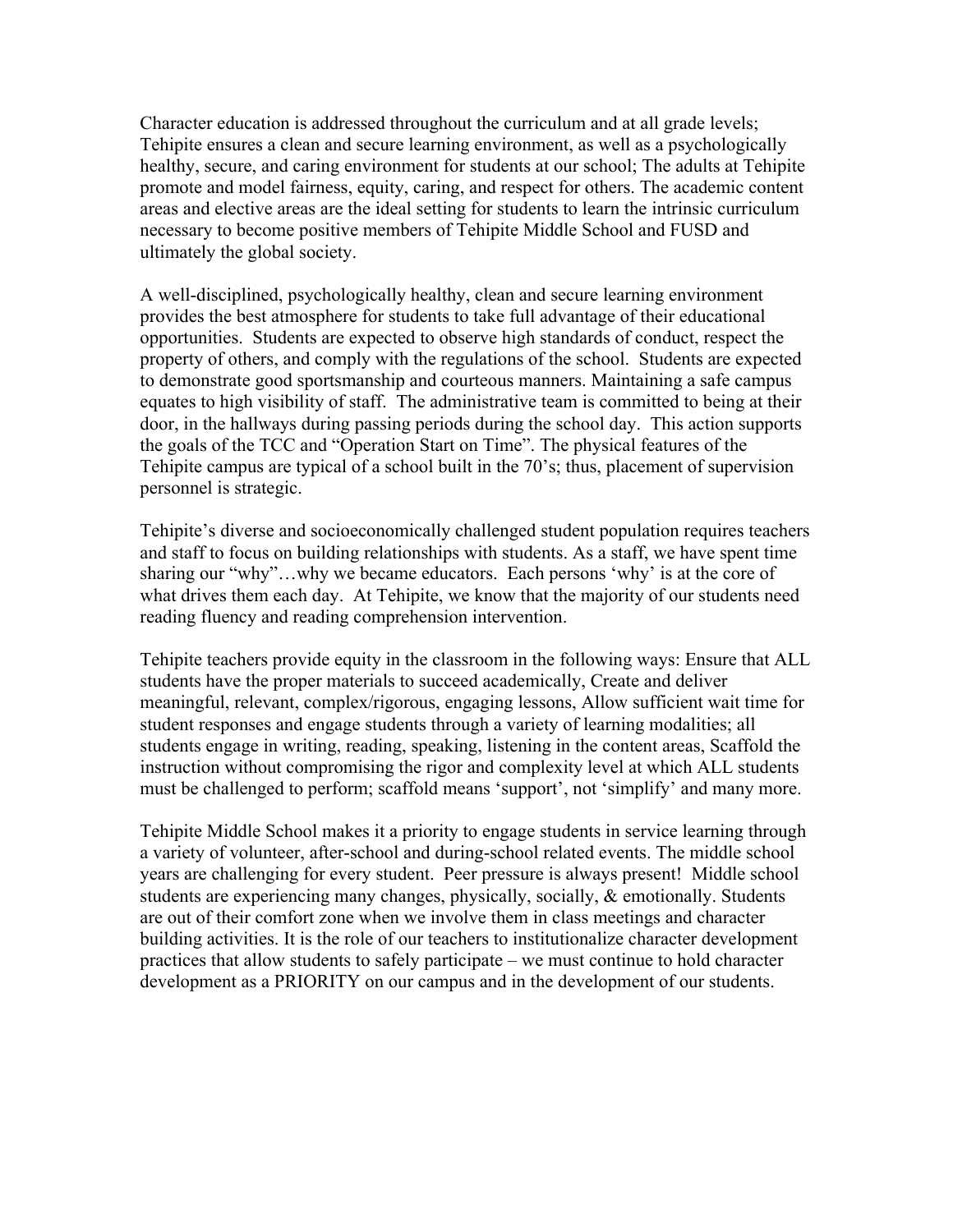## **WASHINGTON ACADEMIC MIDDLE SCHOOL Sanger Unified School District 1705 10th Street Sanger, CA 93657 Jamie Nino, Principal**

The Sanger Unified School District's motto this year is "All in Together". This motto is a guiding vision at Washington Academic Middle School (WAMS) as well. This principle drives our staff to be role models, and to lead our students to go beyond academic success. Our staff has a daily commitment to expanding our culture of respect and instilling a desire in students to be True Warriors, which means students live up to their full potential in order to be college and career ready, and productive members of society.

The behavioral expectations and character values through our PBIS system are as follows: Prepared, Respectful, Integrity, Dedicated, Excellence or Warrior PRIDE. Each August, WAMS spends a week dedicated to "Warrior PRIDE Days", which is a complex rotation system that allows each and every student to explicitly learn the behavioral expectations in each area of the school.

The WAMS PBIS team meets monthly to review data from referrals/suspensions, discuss our Pyramid of Academic Success, our current rules for specific settings, overviews of interventions for specific students, staff feedback, rewards, lessons that are taught within advisory, and attendance trends and rewards. This past year, our site was the proud recipient of the highest achievement available through the county, which is the Gold Level award. As a result of this positive focus, student behavior has improved and we have seen a decrease in student suspensions.

WAMS' program continues to achieve its goals each year. Our goals are measured by the following tools: parent surveys, which allows parents to rate our school and provide feedback regarding satisfaction with character education programming; Olweus Bully Prevention Survey, data obtained from this survey helps us refine our PBIS system and delivery of anti-bullying and anti-violence messages; Attendance –It is important for students to be at school every day to have access to both academic and social experiences; School Safety Survey– this survey was completed the past 2 years by staff members and provided information regarding the safety of our campus and systems that we have in place to address issues of concern; District-Wide Student Information System (Powerschool) – helps track student discipline and referrals; and California Health Kids Survey, data obtained from this survey also aids our site in targeting goals for further improvement and measuring progress in student connectedness and student safety.

We also actively teach our PBIS behavior expectations and instill anti-bullying values in our students through weekly classroom meetings during advisory; these classroom meetings utilize the research-based Olweus classroom meeting system, whereby teachers seat students in a circle and pose a common situation. Our students then talk through the scenario to come up with solutions and action plans for occurrences of bullying. Our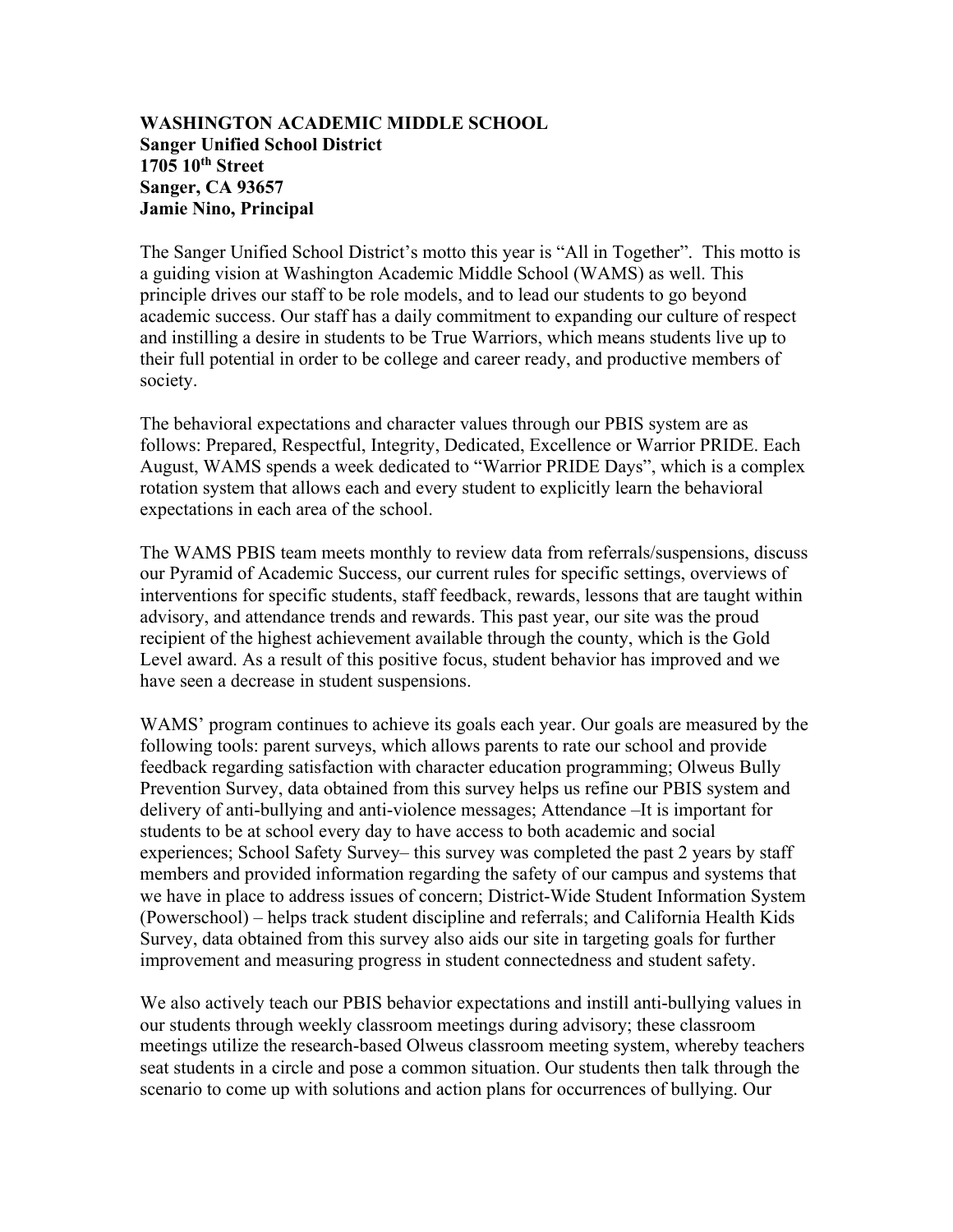PBIS Warrior PRIDE values and expectations are explicitly linked and taught during these sessions as well. We also have 6 teachers piloting the Second Step anti violence curriculum in their classroom meetings as an additional tool this year to support classroom meetings.

We are able to ensure that we have a safe environment for our students because of the dedicated adults that reward students when they make the right decisions and intervene when there are problems. Students have the opportunity to earn blue PBIS PRIDE tickets for good behavior and demonstration of our behavioral expectations in all areas of the campus each day.

Our transportation department and custodial staff are an extension of our school as well. At the beginning of the year, administration meets with all the bus drivers to present information on our school-wide PBIS system. Furthermore, an in-service is held with all the bus riders to explain expected behaviors and incentives. This displays the partnership between WAMS and transportation to ensure safety to and from school. Our custodial staff meets within their own Professional Learning Community (PLC) and discusses how to improve their practices. This year they added the "Golden Broom Award," which goes to one class in each grade level that has the cleanest room each week.

The staff at WAMS believes students who are engaged in enrichment and extracurricular opportunities will apply positive character choices both in and out of the classroom. This year, WAMS has participated in numerous activities within our community and all students are encouraged to join in our efforts. One such event that our entire student body embraces is the "Warrior Within" event that happens every November; this event helps bring understanding and empathy to our campus. In small groups, students participate in exercises and activities that encourage them to open up with one another and help them appreciate their similarities and differences in an effort to create a more positive campus climate.

The WAMS community also embraces our annual Multicultural Night, which is an opportunity for students to share their culture with their classmates. It is also a time to show off our performing arts and multicultural club with their performances, and a way to encourage parent involvement through the understanding of one another's cultures.

Students are also encouraged to join in our extracurricular clubs and activities. One such opportunity is our Game Club, which allows students with an interest in gaming to get together to play various high interest games with one another while creating a sense of community among themselves through a shared interest.

One of the more sophisticated highlights of our school is our Pyramid of Academic Success. Our PBIS team meets every month to discuss the progress of the pyramid. The goal of this pyramid is to ensure that students do not have the option of failing behaviorally or academically. Systems and monitoring tools are in place to ensure that we are meeting the individual needs of every student. A permanent sticker is placed within a student's planner to preface the expectations for the known behavior.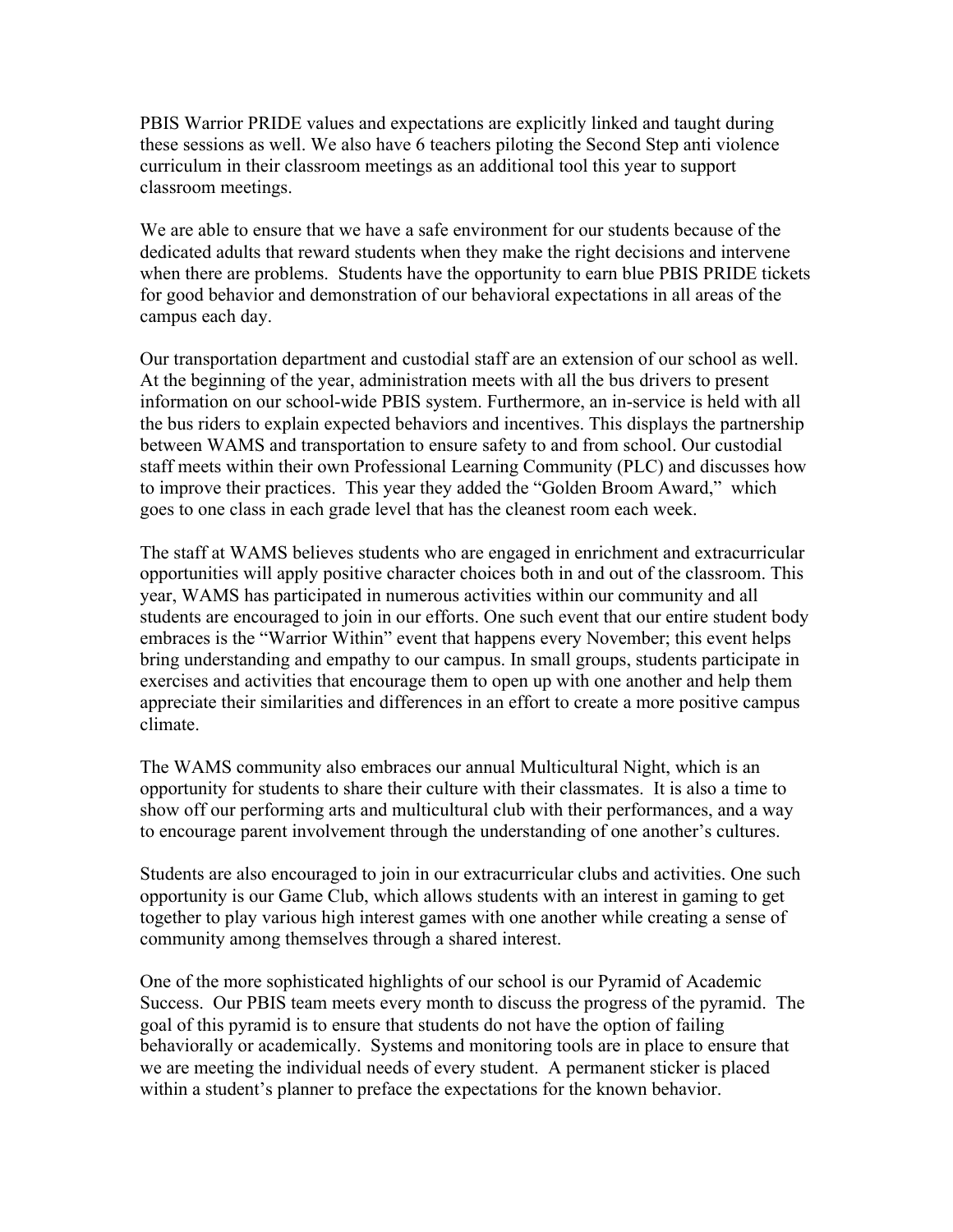Overall, WAMS is a school of academic and behavioral excellence where all students belong and learn. Our entire staff has the belief that it is all about the kids. Decisions are based on students, not adults. We have a collaborative culture where adults are the ones that are making the difference in student's lives. Our staff knows that without a culture that promotes good character, learning cannot happen. They know and believe that it is important, and that every staff member is involved to demonstrate exemplary character education on a daily basis.

**WAWOMA MIDDLE SCHOOL Fresno Unified School District 4524 N. Throne Fresno, CA 93704 Carlos Castillo, Principal** 

The mission of Wawona Middle School is to provide a safe and supportive learning environment that engages students with challenging academics, and fosters the development of lifelong learners who will demonstrate the character and competencies for workplace success. Wawona Middle School, as part of the Fresno Unified School District, supports the Character Counts! model of character education. We promote the core ethical values of trustworthiness, respect, responsibility, fairness, caring and citizenship as the basis of good character. We also follow the guidelines of The Human Element which was developed and presented to the middle and elementary schools by our District's High School ASB students.

The character education goals for Wawona were developed by the entire Wawona staff under the guidance of our Safe and Civil School Team and School Site Council. These groups include certificated and classified staff, parents, students and administrators. Our guidelines for success are called the "W7" and are referenced every morning during announcements and are posted for student review in every classroom. The "W7" 1. Be on time every day for every class. 2. Every student must complete every assignment. 3. Be courteous respectful and cooperative. 4. Adhere to the FUSD dress and grooming policy. 5. Be prepared with supplies and to fully participate in the learning environment. 6. Don't be a bully and don't tolerate bullying. 7. If you know about a problem, see an adult.

Wawona teachers participate in several programs to support character building. The Student of the Month Award is always based on the character pillar of the month. The teachers are also given character coupons for the month that they can give to any and all students who show good character. Each of the core curriculum areas have character education infused in their curriculum, and the special assemblies, presentations, and rallies, have their own topics on character. ( "Walk in My Shoes", "Be a Hero" Rally, The Human Element Assembly, Mix-it-up-at-Lunch)

We traditionally (2003) start our school year, with a school wide program called Mission: Possible. All students are given the opportunity to learn and understand our school